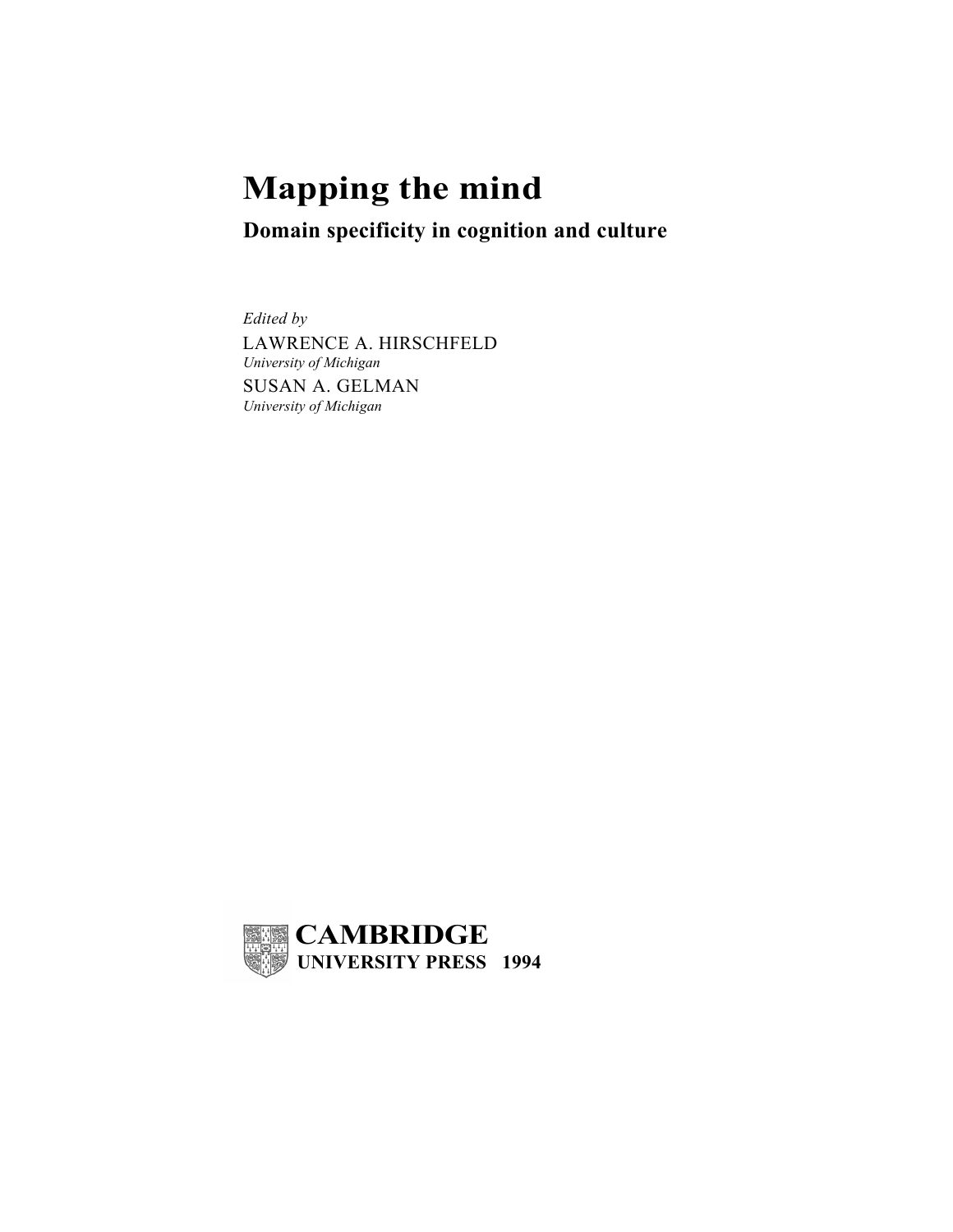# **5 ToMM, ToBy, and Agency: Core architecture and domain specificity**

# *Alan M. Leslie*

Our understanding of Agency is, in part, the result of domain-specific learning. The nature of this domain-specific learning needs to be understood in relation to the organization of information processing in the infant. As a result of adaptive evolution, the infant is a specialized processor of information with an architecture that (in part) reflects properties of the world. On this assumption, it should be possible to establish links between properties of the world, processing subsystems specialized for tracking those properties, and domains of knowledge. It is argued in the case of Agency that three main classes of world properties are reflected in three corresponding processing subsystems producing three distinct levels of knowledge. These three related triples are, respectively, *mechanical* Agency, *actional* Agency, and *attitudinal*  Agency. Each of these three linked property classes, processing subsystems, and knowledge levels are discussed in turn but the focus will be mainly on mechanical Agency. In developing these ideas this discussion deals more generally with the nature of early mechanical understanding and its relation to conceptual development. A number of the ideas put forward in Leslie (1988) are revised and extended.

One lesson of cognitive science is that different types of knowledge often have different locations within the global organization of human information processing. In development, different types of commonsense knowledge may originate from different locations in core cognitive architecture. Early mechanical understanding and the notion of Agency can be studied within such a framework.

Parts of this chapter were written while I was visiting the Psychology Department at UCLA. I greatly benefited from discussions and conversations with a number of people there including Randy Gallistel, Nancy Kanwisher, and Liz Spelke who passed through, but most particularly with Rochel Gelman who gets my special thanks. I am also grateful to Geoff Hall, John Morton, and Jean Mandler for helpful comments on an earlier draft.

119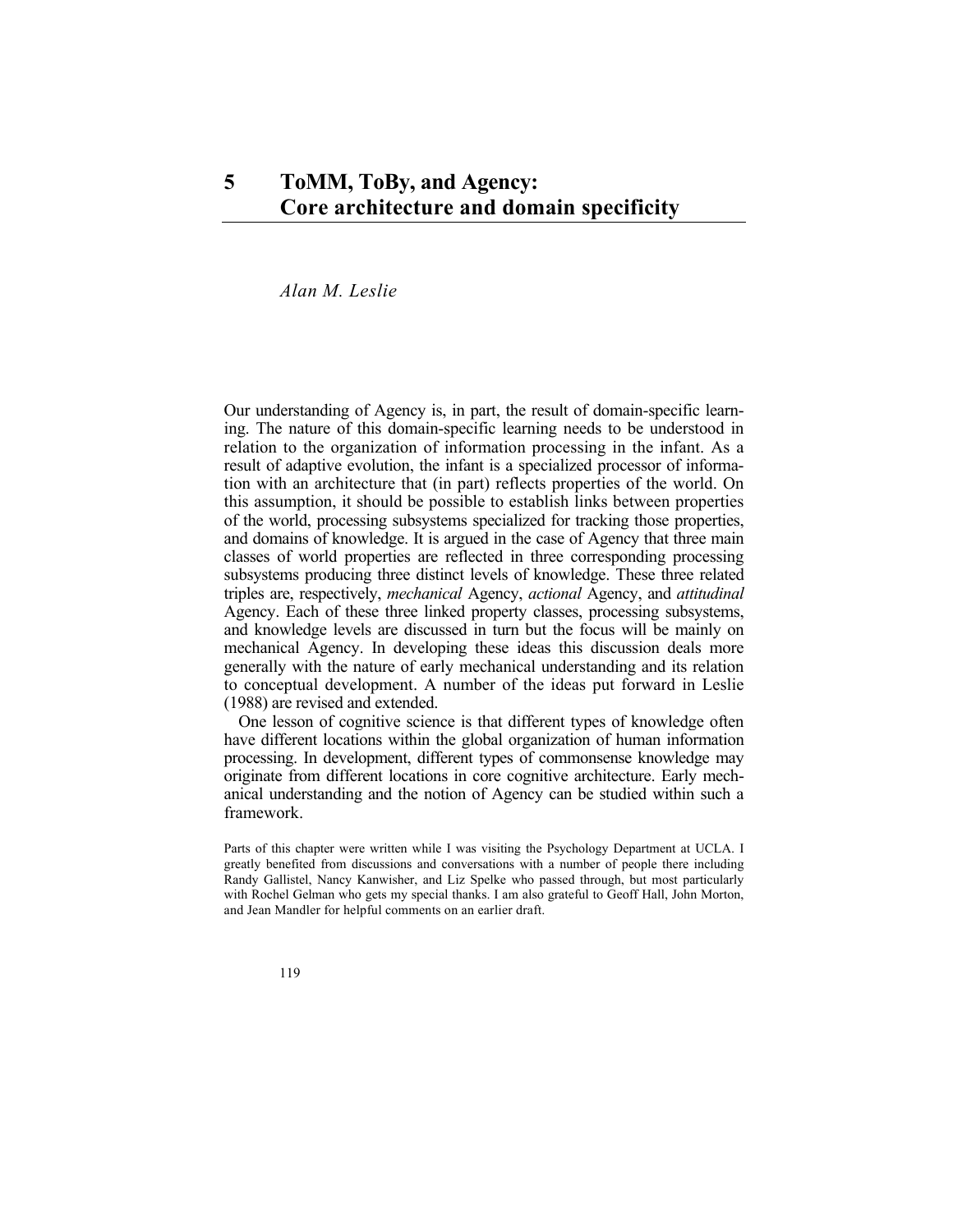#### **Domain specificity**

The trouble with the notion of domain specificity is that there could turn out to be too many domains. For example, we may be tempted to describe knowledge of chess as a domain distinct from car driving, or we may wonder whether chess and checkers form one domain or two. In the study of development, it is customary to stick quite closely to the description of the child's conscious knowledge or lack thereof, often to the exclusion of all else. This one-dimensional approach to cognition encourages the proliferation of "domains." However, to study the cognitive mechanisms that produce development it is necessary to do more than enter the remote lands of childhood and carry back reports of quaint beliefs and astounding ignorance. To the extent that there are mechanisms of domain-specific development, then a deeper notion of domain is possible − one that is less software dependent, less profligate, and more revealing of the design of human cognition. This kind of domain specificity reflects the specialization of mechanisms in core cognitive architecture.

By core cognitive architecture I mean those human information processing systems that form the basis for cognitive development rather than its outcome (Leslie, 1988). Understanding this core is the primary aim of all theories of cognitive development. One view of the core is that it is essentially homogeneous and that any differentiation of its architecture is the product of development. The general all-purpose learning device of classical associationism is an elegant and influential example of this view. An alternative view of the core is that it contains heterogeneous, task-specialized subsystems. Vision is an obvious example of a specialized subsystem with a specialized internal structure. The language faculty is another. I propose and discuss a third specialized system that interfaces input and central processes and that structures the development of conceptual knowledge.

# *Types of domain-specific mechanisms*

Different kinds of specialized core devices can underlie domain specificity. Some mechanisms may perform specialized tasks, not because they are particularly special on the inside − they have no special processes nor a prestructured representational system − but because they occupy a special position within the overall processing organization. The positioning of the device guarantees it will receive input from a particular class of object in the world and that it will end up representing a certain kind of domainspecific information. Mechanisms for face recognition may be an example of this. Faces seem to be processed by a device that employs general, nonspecialized pattern processing (Diamond & Carey, 1986; Ellis & Young, 1989; Tanaka & Farah, 1991) but that receives only faces as input. Johnson and Morton (1991) propose that in the first few weeks of life the face recognition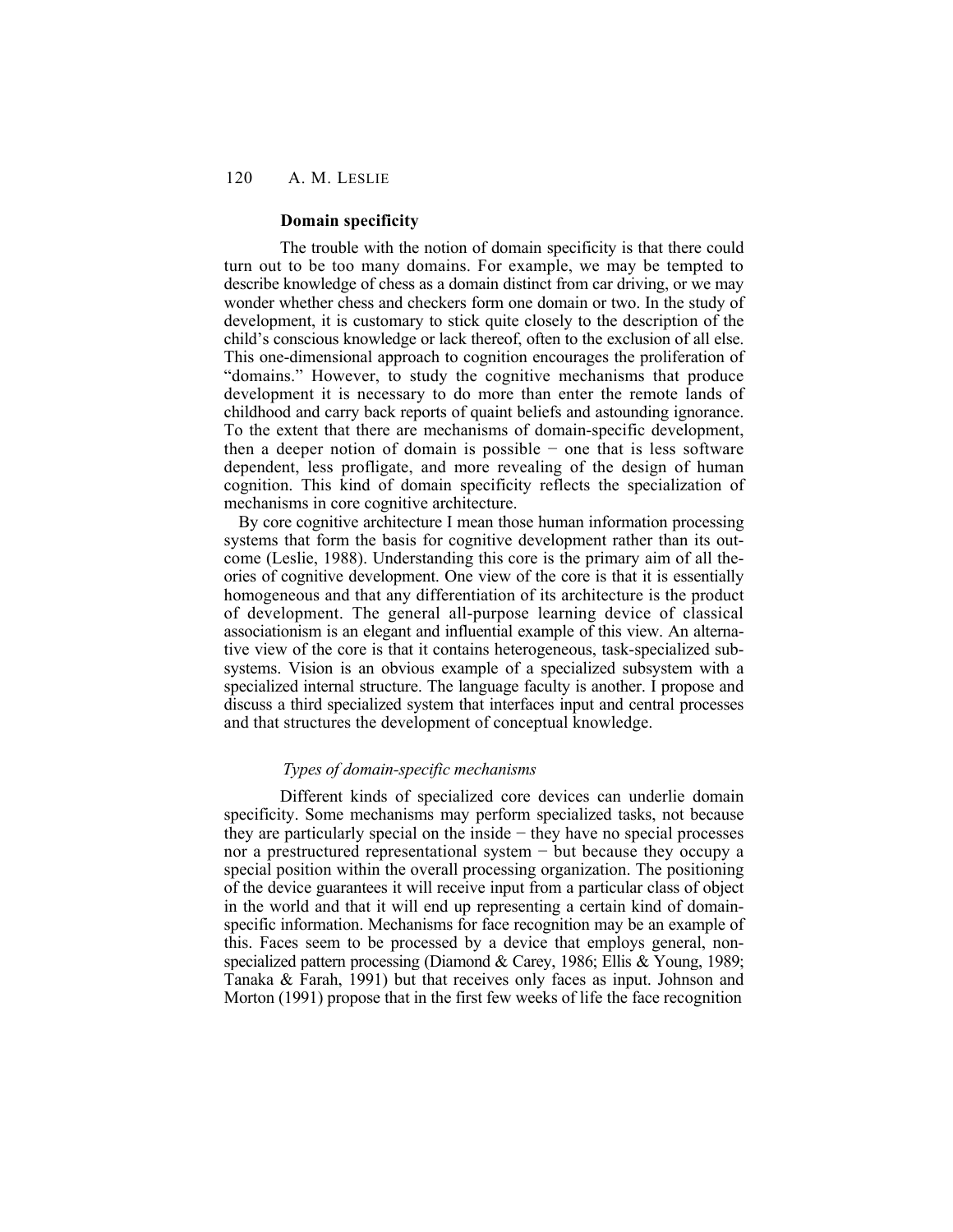device, which they call "CONLERN," receives restricted input because of another device they call "CONSPEC." Unlike CONLERN, CONSPEC *is*  internally specialized − it contains a rudimentary template of a face that serves to direct attention to faces. On this story, CONLERN becomes a face recognition device because it receives only face inputs.

A different kind of core domain-specific device is exemplified by a mechanism that acquires the syntactic structure of the natural language to which it is exposed. The study of language acquisition suggests that such a device not only occupies a special position in overall organization and is fed a special class of input, but also processes that input in a relatively specialized way, and, in so doing, employs a specialized representational system (e.g., Chomsky, 1975, 1986; Pinker, 1989).

The language faculty is probably not the only member of a class of core domains concerned with knowledge of formal systems. Formal core domains plausibly include *number* and perhaps *music,* as well as grammar. In formal domains, structural relations are key and there is no organizing role for the notion of cause and effect. By contrast, the notion of cause and effect is the central organizing principle in the core domains of object mechanics and "theory of mind." Like Carey (1985), I believe that these two core domains comprise the major part of our initial capacity for causal conceptual knowledge. These causal domains are my focus here and I shall argue that specialized core devices drive their development.

#### *An overview of the core architecture of Agency*

I want to examine a relatively neglected topic in studies of development, namely, the notion of Agency. I capitalize the first letter because, in some uses, an agent is simply a cause. The notion of an Agent, however, is more restricted and, in the first instance, applies to a certain class of object. Before discussing the properties that distinguish this class of object and define the notion of Agent, I want to draw attention to a distinction that is probably important but that I shall not pursue here. This is the distinction between Agent and animate object. Most objects that are Agents are animate and certainly all the objects that ever, in the course of evolution, contributed to the adaptation of our cognitive systems for dealing with Agency were animate. Nevertheless, I assume that the notion of animateness is external to Agency and proprietary to the biological domain. I can leave open the question whether or not biological knowledge constitutes a domain in core architecture (but see Keil, this volume), and if so what type.

I propose that the notion of Agency emerges from domain-specific learning and reflects properties of core architecture. In exploring the relationship between core architecture and our ability to understand the behavior of Agents, I will postulate two processing devices: First I shall discuss **ToBy**  (Theory of Body mechanism), the seat of the infant's theory of physical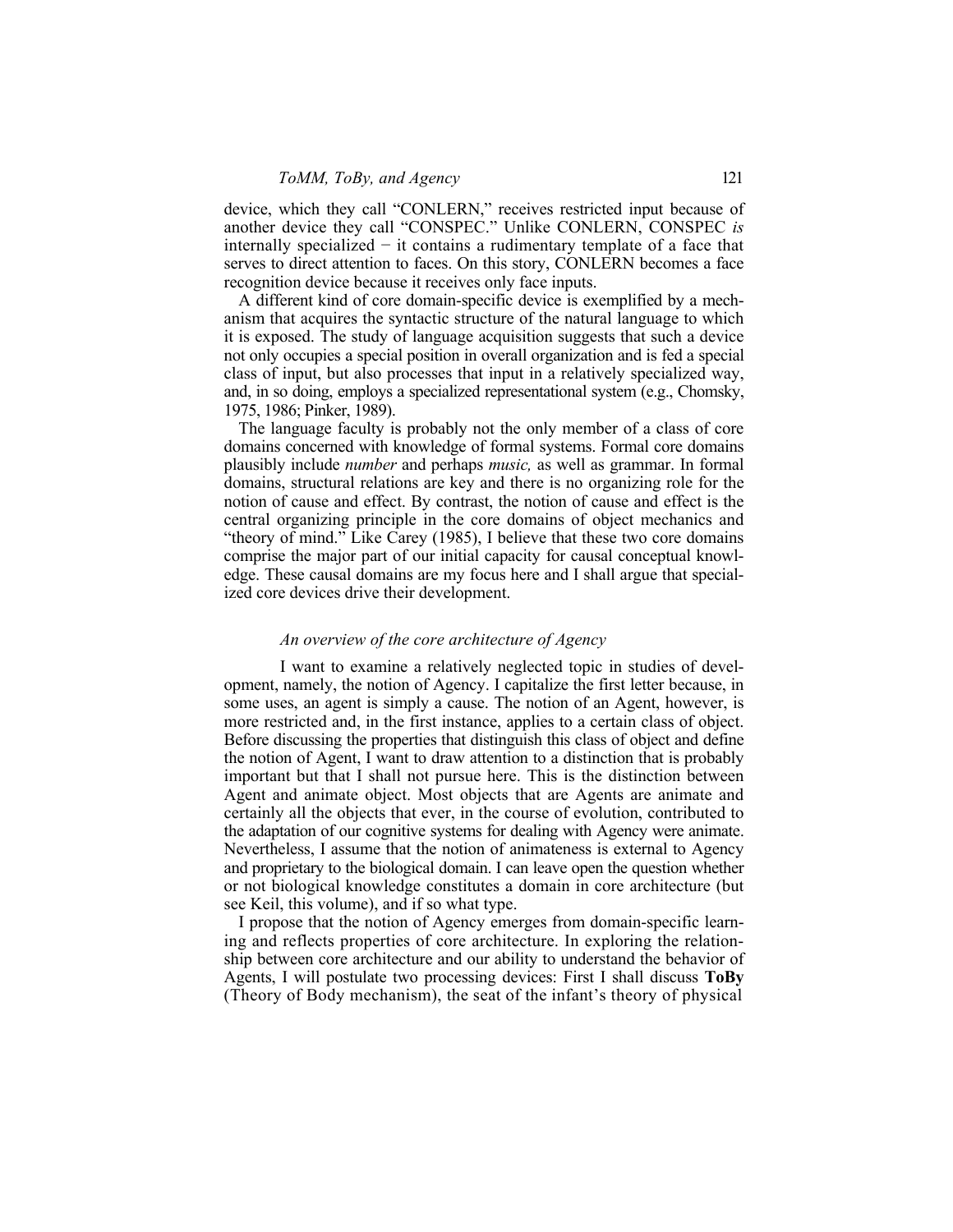|                                     | A Tripartite Theory of Agency                                            |                                                                       |
|-------------------------------------|--------------------------------------------------------------------------|-----------------------------------------------------------------------|
| Real World Properties of<br>Agents  | <b>Processing Device</b>                                                 | Levels of Understanding or<br>"theories"                              |
| mechanical<br>actional<br>cognitive | <b>ToBy</b><br>ToMM(system <sub>1</sub> )<br>ToMM (system <sub>2</sub> ) | "Agents and Objects"<br>"Agents and Action"<br>"Agents and Attitudes" |

Table 5.1. *Core architecture for the cognition of Agency*

bodies; later I shall discuss **ToMM** (the Theory of Mind Mechanism), the seat of the child's "theory of mind."<sup>1</sup>

I propose that understanding Agency is not achieved by a single conceptual system nor by a single processing system. Instead, it involves three distinct, hierarchically arranged processing components or modules. The three components correspond to or achieve three distinct levels of understanding or "theories" of Agency.

The first component, which I call **ToBy,** embodies the infant's theory of physical objects. **ToBy** is concerned with Agents in a mechanical sense - that is, with the mechanical properties of Agents. Distinguishing Agents from other physical bodies that are not Agents and describing their mechanical interactions are important functions of **ToBy.**

The next two components and their corresponding levels of understanding are concerned with the "intentional" properties of Agents. Although the movements and states of mere objects are simply features *of* the world, the movements and states of Agents, as well as being *of* the world, are also *about* the world (see, e.g., Dennett & Haugeland, 1987, for this notion of "aboutness"). The aboutness or intentionality of action and cognition are dealt with at the next two levels respectively. Together these two components, which deal with the intentionality of Agents, make up the device I call **ToMM.** Unlike **ToBy, ToMM** is exclusively Agent-centered. The first subcomponent of **ToMM** *("system<sub>1</sub>")* is concerned with Agents and the goal-directed actions they produce. This second level theory of Agency can be called "Agents and Action."

The third and final level of the hierarchy is concerned with the mental states of Agents and their role in producing behavior. At this level, Agents are represented as holding attitudes to the truth of propositions − attitudes such as *wanting, believing,* and *pretending* that *p,* where *p* is a proposition of some kind. This third level theory of Agency can be called "Agents and Attitudes." Although the first level of Agency is part of the infant's "theory of physical bodies," the latter two levels are part of the infant's theory of mind. This tripartite theory of Agency is summarized in Table 5.1.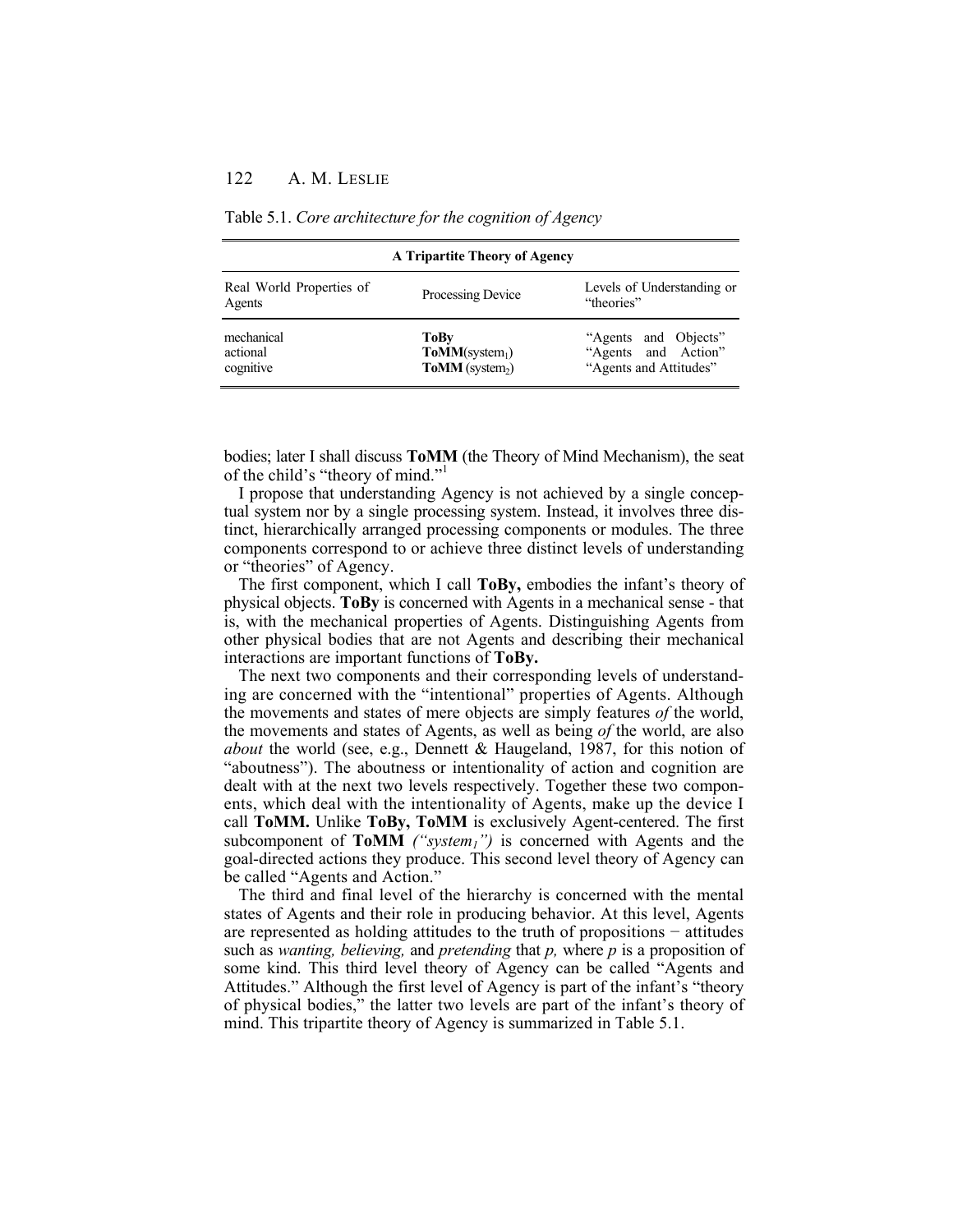This hierarchy is not a series of stages of development in the traditional sense. Instead, each level corresponds to a separate subsystem. Each component or subsystem constitutes a learning device with a specialized agenda for information acquisition, a specific way of organizing or describing the inputs it receives, a specific location within the larger architecture, and therefore with particular relationships to other components. The development of each subsystem can proceed in parallel and unfold according to its own distinct character and inputs. Naturally, each subsystem could *begin* its development in sequence, determined in part by the maturational status of the appropriate neural circuits and in part by the availability and quality of inputs. Thereafter, each subsystem can develop in parallel.

My discussion concentrates upon the first of these levels, mechanical Agency, and deals with the other two levels only to mark off what else I think comprises the core notion of Agency that is not dealt with at the first level. I begin then with the emergence of a processing mechanism (probably somewhere around 3 or 4 months of age) that equips the infant to attend to the mechanical properties of objects and events.

#### **ToBy: A mechanics module**

Piaget's (1953, 1955) view of the infant's developing knowledge of the physical world was tied to his view of core architecture and thus to his view of infant learning mechanisms. As in classical associationism, core architecture is assumed to be homogeneous and unstructured. The core, according to Piaget and to classical associationism, consists of two things: an ability to represent microfeatural sensations, and a set of completely general learning procedures. For Piaget, the learning procedures operate iteratively over the microfeatures (and neonatal reflexes) to build schemas. Differentiation or specialization of architecture is purely the result of psychological development and never initially its cause. The homogeneity assumption dictated the gradual and uniform cognitive development that Piaget thought he observed in examining structured action in infancy. Thus, Piaget believed that it was not until the end of infancy, toward the close of the second year, that infants construe the physical world as a rigid three-dimensional space containing stable, enduring objects whose behavior is regulated by causality. Before then, the infant processes the world as a disorganized display, whose chaos gradually gives way to familiarity, but whose meaning depends entirely on the infant's present activity. The world beyond subjective activity is, for the infant, simply a void.

The picture, which we read in Piaget, of the infant's painfully slow construction of an objective world seems now to reflect more on the limitations of the infant's capacity for planned, structured activity, for example, in manual search tasks (Diamond, 1988), and less on the infant's capacity to represent stable bodies with mechanical properties. A different picture of infantile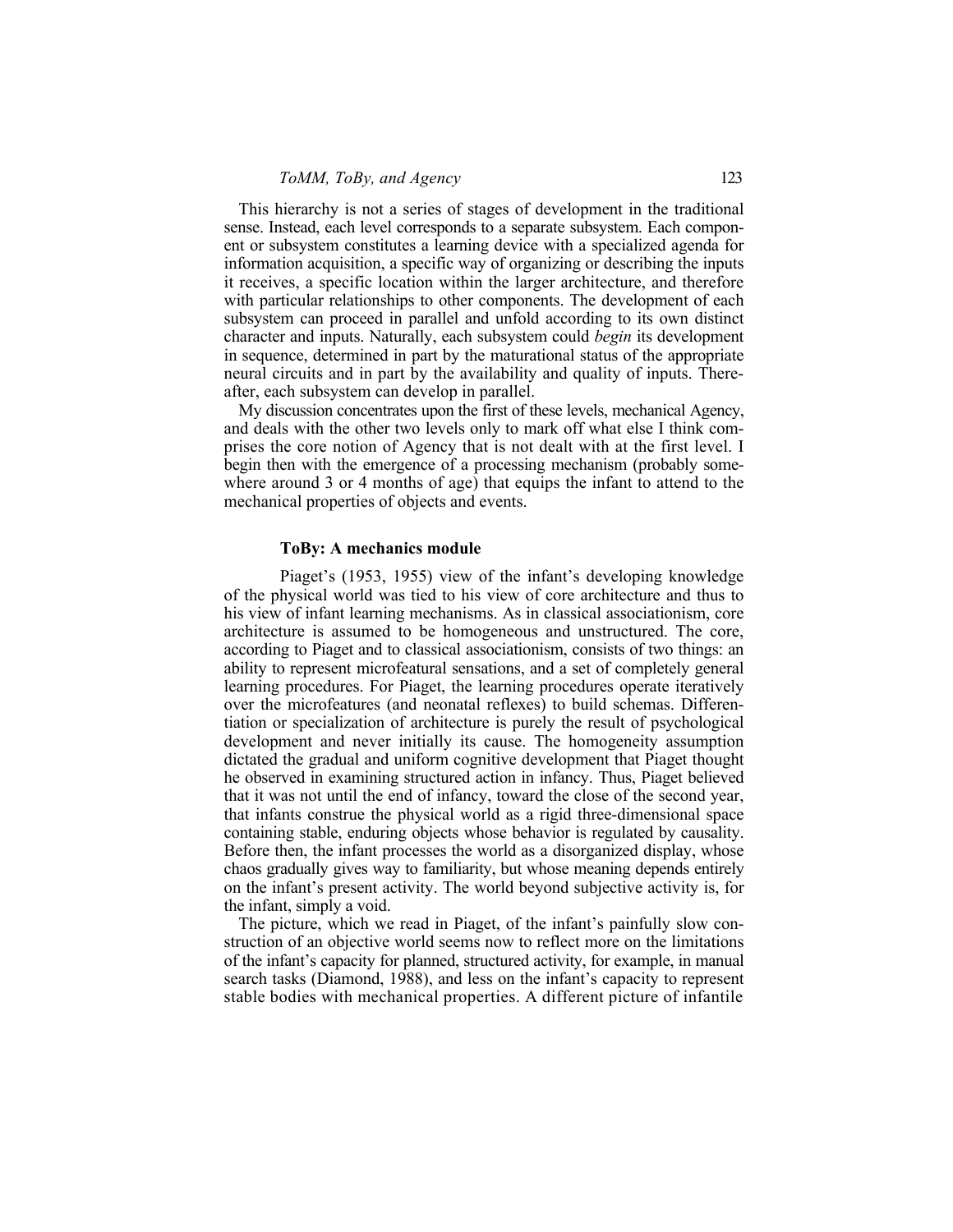representation emerges when visual attention measures are used to probe infant cognition. Measuring the infant's attention to events apparently taps a different psychological system than that which governs manual search behavior. Piaget's view overlooks even this gross degree of modularity. According to the new measures, infants, a few months after birth, apprehend cohesive, bounded, spatiotemporally continuous objects (see Spelke, 1990, for review), attribute specifically causal properties to collisions between objects (see Leslie, 1988, for review), and model some of the properties of hidden objects (see Baillargeon, 1991b, for review). Apparently infant competence even extends to construing the hidden mechanism in Piaget's classic invisible displacement event (Leslie & DasGupta, 1991). The infant's processing of the physical world appears to organize rapidly around a core structure representing the arrangement of cohesive, solid, three-dimensional objects embedded in a system of mechanical relations, such as pushing, blocking, and support.

These findings, in my view, inform us about a specialized learning mechanism adapted to create conceptual knowledge of the physical world, and to do so at an early period in development when general knowledge and general problem-solving abilities are quite minimal. Leslie and Keeble (1987) suggested that modular organization provides a way to work around the inevitably limited general capacities and knowledge characteristic of the preschool period. Core modularity provides a way to ensure rapid and uniform knowledge acquisition in domains that have adaptive significance to our species. Such acquisition secures, in turn, the early success of informative communication and thus the ability to take part in and benefit from the cultural transmission of knowledge. Although the best evidence for modular or compartmentalized processing comes from the study of perceptual input systems (Fodor, 1983; Marr, 1982), developmental benefits would also accrue from componential organization at more central levels of processing.

Alternatively, one could adopt a view that stresses the similarities and continuities between commonsense theories and theories that are the products of science or other forms of deliberate, reflective thinking. One version of this view places the conscious manipulation of concepts at center stage. Although imagining the child consciously solving a problem gives one a reassuring sense of having understood a piece of development, in fact this assurance is entirely illusory. Conscious thought is no better understood than the mass of unconscious processes upon which it depends.

If one takes a "child-as-scientist" view and pictures the child as an ordinary everyday scientist, working hard to contribute additional phenomena to an existing theoretical framework, then of course one addresses the nature of that original framework. The ideas set forth here can be aligned with such a picture. If instead one recoils from initial structure and starts from an unconstrained, general core architecture, the child-as-scientist metaphor changes in a critical way. Now the metaphor requires one to picture the child as a *great* scientist, begetter of conceptual revolution and radical theory shift.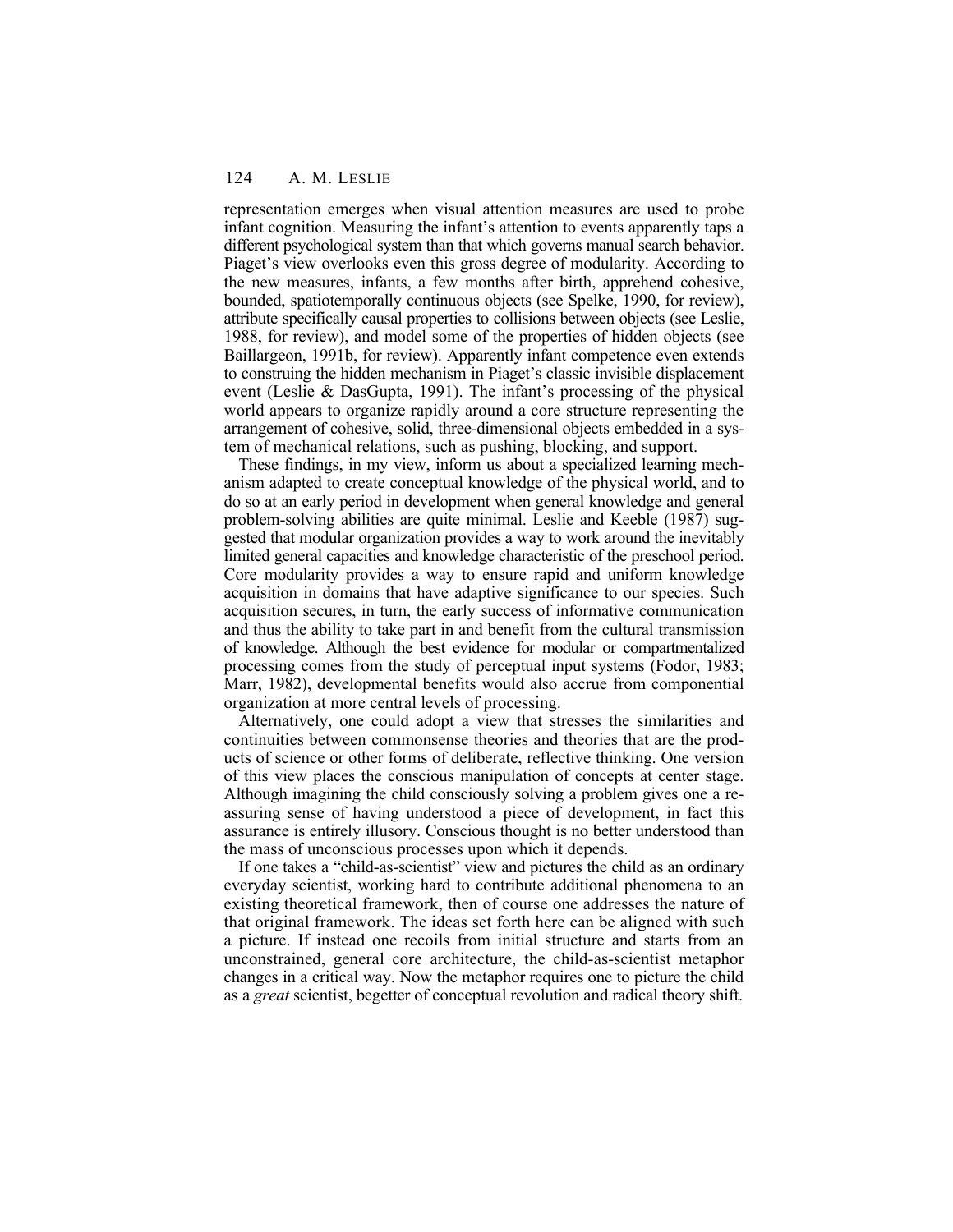This child-scientist produces her conceptual revolutions without the benefit of formal instruction, does so regularly, and in several different domains simultaneously. Her astonishingly successful and prolific early career is diminished only by the fact that all other children make essentially this same progress too, in essentially the same way, without effort, and, by and large, independently of IQ.

In view of these facts, it seems likely that some theories bootstrap thanks to specialized devices in core architecture. These processes can establish the core knowledge and ability on which pedagogy itself depends. **ToBy,** I will argue, is responsible for the early and rapid emergence of knowledge of physical bodies. Following Marr (1982), we may ask what is the goal of the information processing task this device carries out. **ToBy's** goal, in general, is to arrive at a description of the world in terms of the mechanical constitution of physical bodies and the events they enter into. There are two main parts to achieving this goal. The first part, following Spelke, is to find the stable three-dimensional objects in the world. The second part, following Gelman and Talmy, is to find the "sources of energy" that produce their motions (Gelman, 1990) or, more generally, the distribution or dynamics of forces in a scenario (Talmy, 1988).

#### *ToBy and FORCE*

**ToBy** is concerned with the mechanical properties of objects and events. My first assumption is that **ToBy** employs a primitive notion that I shall call FORCE. I reserve the word *energy* for talking about mechanical forces *in the world.* For the cognitive correlate of energy, I use the term FORCE. FORCE is meant to be a "primitive"  $-$  a commonsense notion introduced by a modular system that has resulted from evolutionary adaptation. FORCE is not the scientific term developed culturally. I want to mark this distinction in my terminology. The fact that in the world object motions are invariantly the result of energy distribution is what makes it advantageous that the psychological system has a way of attending to and representing sources of energy. This does not mean that **ToBy** possesses a complete or even very deep system for thinking about the physical world, when viewed from the point of view of modern or even of, say, Aristotelian scientific theory. Others have discussed psychological notions similar to FORCE (for example, some aspects of Shultz's [1982] "generative transmission," and Anderson's [1990] force models), the closest being Talmy (1988).

The employment of the notion of FORCE is principally what makes it the case that **ToBy** is concerned with *mechanics.* It also dictates that **ToBy** be interested in three-dimensional bodies. This follows from the fact that, in the world, only three-dimensional bodies have mechanical properties. More terminology: It seems likely that some version of the distinction reflected in language by the distinction between "mass" noun (e.g., *butter, water)* and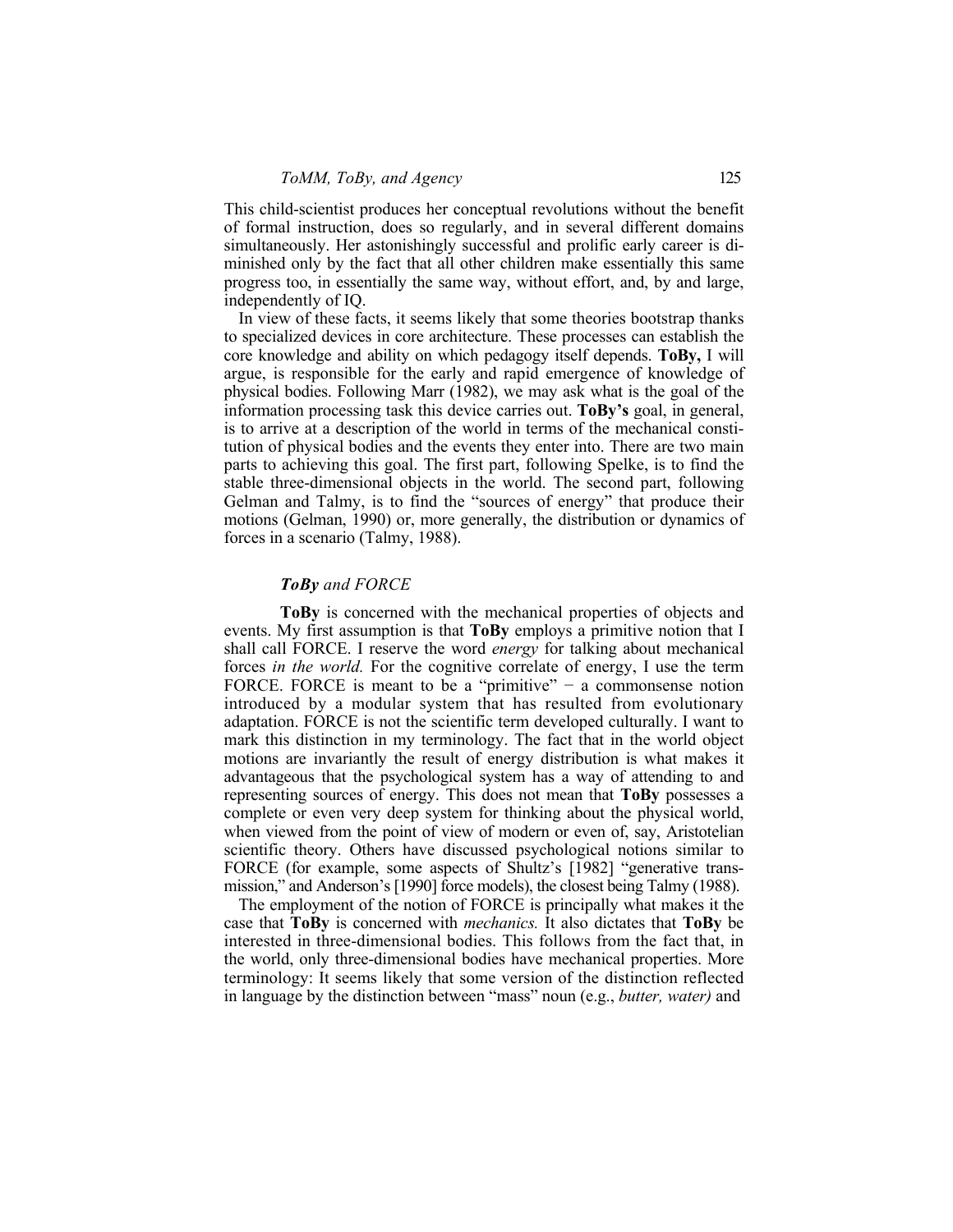"count" noun (e.g., *dog, table)* is available to **ToBy**. For count objects, particular individuals can be identified and counted (three tables, many dogs), whereas masses cannot ("much water" but not "three waters") unless a count object organizes the mass (e.g., "three glasses of water"). I shall try to use the term *object* where a specifically count object is intended and "body" when surfaces, masses, *and* objects are intended.

**ToBy** is concerned with three-dimensional objects as the principal bearers, transmitters, and recipients of FORCE. Although entities such as letters or moving patches of light on a surface may be treated as objects by perceptual processes that trace their identity (Treisman, 1988), they fail to be bodies with mechanical properties.<sup>2</sup>

#### *A dual route to mechanical analysis*

ToBy is not concerned with entities that, like patches of light or letters on a page, lack mechanical properties. In contrast, three-dimensional objects can hardly fail to have mechanical properties. Spelke (1988, 1990, this volume) has argued persuasively that infants share with adults certain core aspects of the notion of physical object as bounded, cohesive, solid, threedimensional bodies whose existence is spatiotemporally continuous. Infants also apparently regard objects as opposed to masses as countable (S. Carey, personal communication). Such a notion of physical object, which I attribute to **ToBy** and its specialized representational system, requires the availability of mechanical description. Therefore, I argue for the following proposition. The concern with picking out and tracking physical objects − a concern that unites adult and infant − is in one guise a concern with the mechanical structure of the world. The key player in this mechanical world is the three-dimensional object.

I wish that my account could have been as simple as the previous paragraph promises. However, mechanical events typically involve an element of motion. It is a fact about the world that the motion of three-dimensional objects is the result of the distribution of energy. Motion is therefore a source of information about FORCE. It is a fact about the visual system that it processes motion without reference to whether or not the bearer of motion is a three-dimensional object. Vision deals with the complexities of recognizing the form of three-dimensional objects too late in the stream of processing to be of use in the analysis of motion. Motion analysis takes place independently of the processing of luminosity, color, and texture, and earlier than the analysis of shading and the occlusion of surfaces (VanEssen, 1985; Livingstone & Hubel, 1988). These two facts, one about the world, the other about visual processing, suggest there will be a second route to mechanical analysis, a route that is independent of three-dimensional objects. Supporting evidence for this would be the existence of special visual sensitivities to patterns of motion that are highly informative with respect to FORCE dynamics. Some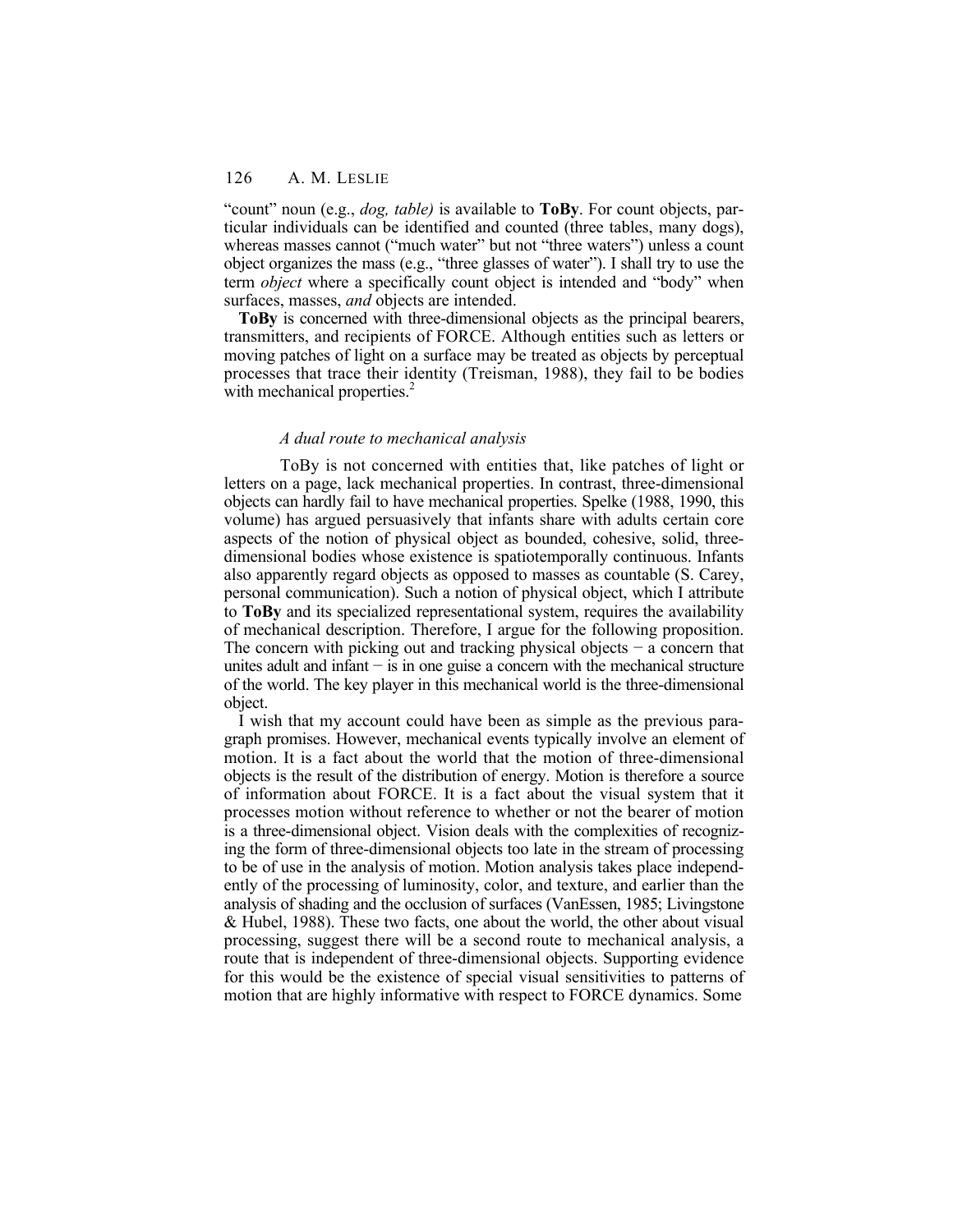

Figure 5.1. The "billiard ball" launching event.

of these patterns were discovered by Michotte (1963), chief among them being the "billiard ball launching" event.

In a launching event, one object moves toward another stationary object, strikes it sending that object off, while the first object now becomes stationary at the point of impact (see Figure 5.1). Michotte discovered that adults had an immediate impression of cause and effect when viewing this configuration. Two things are striking about his discovery. First, events exactly like this almost never occur in the real world. (For example, such a pattern with objects of equal mass occurs only in 180-degree collisions if the objects have perfect elasticity.) Second, the impression of causality occurs despite the fact that the objects involved are only pencil marks on paper or patches of light on a wall. The observers know perfectly well that there is no real mechanical connection between the motions of the insubstantial, two-dimensional entities. Nevertheless, the causal impression is quite incorrigible. This led Michotte to argue, correctly in my opinion, for the radical notion that adults are subject to a perceptual *illusion* of causality.

In a series of studies, I showed that, by  $6\frac{1}{2}$  months and possibly earlier, infants too are subject to the launching illusion (Leslie, 1982, 1984b; Leslie & Keeble, 1987; reviewed in Leslie, 1988). I proposed that the perception of cause and effect in infant and in adult were linked through a modular component of motion analysis that serves to kick start development in infants and has the side-effect of creating a causal illusion in adults. I shall call this component the *Michotte module*.<sup>3</sup>

The *dual route* to mechanical analysis suggests that **ToBy** has two principal inputs from vision: one from a three-dimensional object recognition device, and one from motion analysis systems, including the Michotte module. Following Warrington (Warrington & James, 1986; Warrington & Taylor, 1978) and Marr (Marr, 1982; Marr & Nishihara, 1978) and others, I make the following assumption. The representation of the shape of an object involves a process distinct from the representation of other kinds of information about objects such as their use or function. In brain-damaged patients either kind of information may be impaired independently of the other. The visual threedimensional object recognition device is concerned purely with the "geometry" of objects, recognizing them by matching to a three-dimensional shape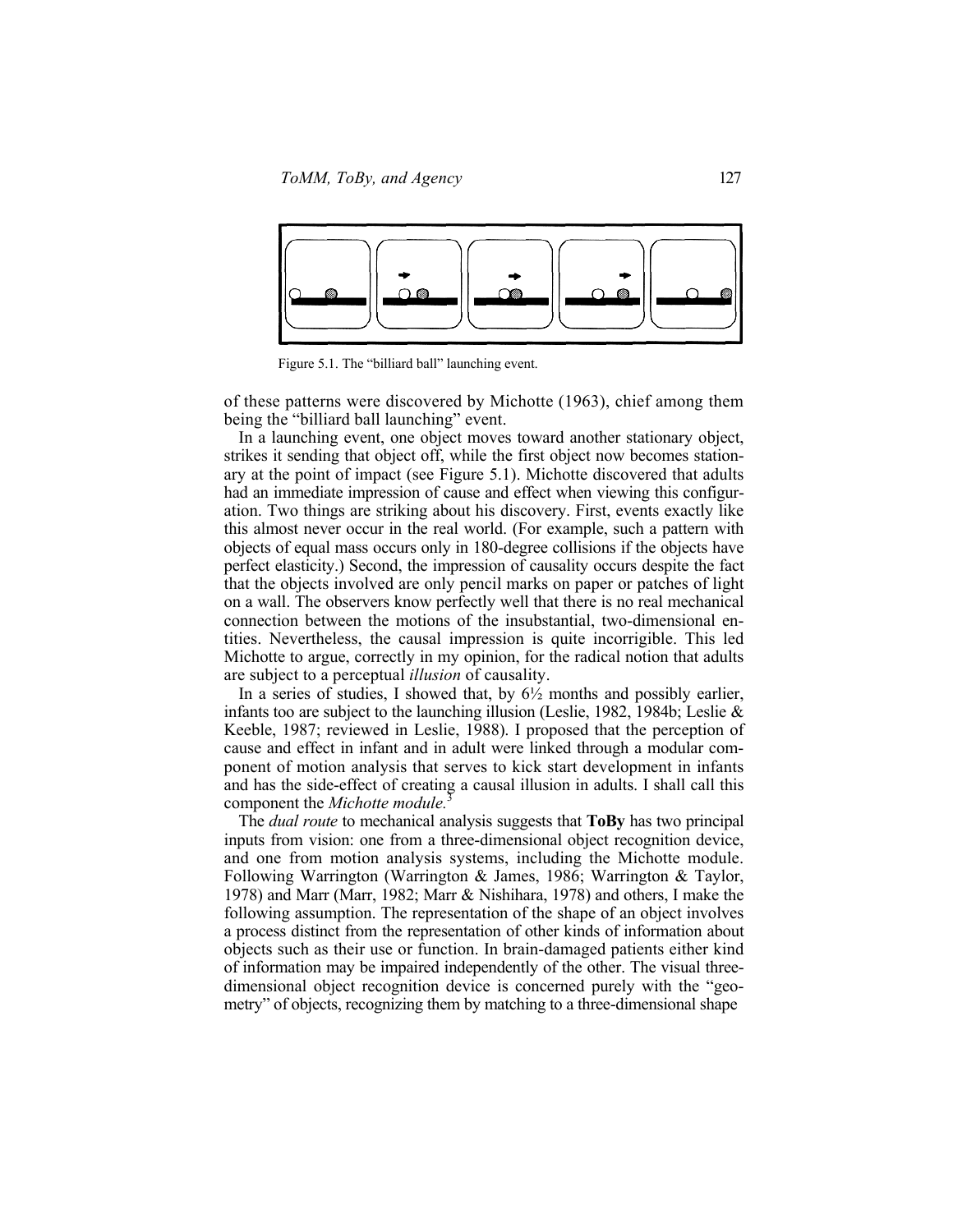model stored in a catalogue.<sup>4</sup> Specifically, visual object recognition is not concerned with the mechanical properties of the object, and therefore is not concerned with whether the object is cohesive, substantial, mechanically bounded, or numerically identical over time. These aspects of the "object concept" are the concern of **ToBy.** I shall refer to the output of the visual object recognition module as the *purely visual object* to underline the distinction between an object-recognized-by-shape and an object-constitutedmechanically.

In summary: Together with information on surface layout, **ToBy** takes, as input, descriptions that make explicit the geometry of the objects contained in a scene, their arrangement and their motions, and onto such descriptions paints the mechanical properties of the scenario. In doing this, **ToBy** interprets the motions, arrangements, and geometry of the objects in terms of the sources and fates – the dynamics – of FORCE.

#### *Purely visual causality versus mechanical causality*

The two principal visual inputs to **ToBy** determine a dual route to generating mechanical descriptions. **ToBy** paints mechanical properties onto purely visual objects (and more generally, onto bodies and surfaces). However, as we have seen, certain patterns of motion also attract FORCE descriptions even though no three-dimensional objects are involved.

The Michotte module, although it renders a perception of cause and effect, does not produce a FORCE description. Instead, the cause and effect of the Michotte module is a disembodied or purely visual cause and effect. This assumption is close to what Michotte himself believed. Michotte rejected the notion that his launching effect depended upon the perception of force (Michotte & Thines, 1963) and instead, related it to what he called "ampliation of the movement." This was a phenomenological notion that seems to be best interpreted as a purely visual − that is, spatiotemporal − extension of the movement of the first object in the second.

The distinction between Marr's purely visual three-dimensional object, on the one hand, and the mechanical object (the cohesive, solid, bearer of FORCE), on the other hand, is echoed in the distinction between Michotte's "purely visual" causality and mechanical causality based on the dynamics of FORCE. These distinctions probably reflect a more general architectural distinction. It seems characteristic of vision that what it makes explicit are the *spatial* properties of surfaces, objects, and motions. Marr called this "the quintessential fact of human vision - that it tells us about shape and space and spatial arrangement" (Marr, 1982: 36). Any information processing system has to represent information. Any system of representation brings particular kinds of entity and particular kinds of information to the fore − makes them "explicit" to use Marr's term − whereas other kinds of information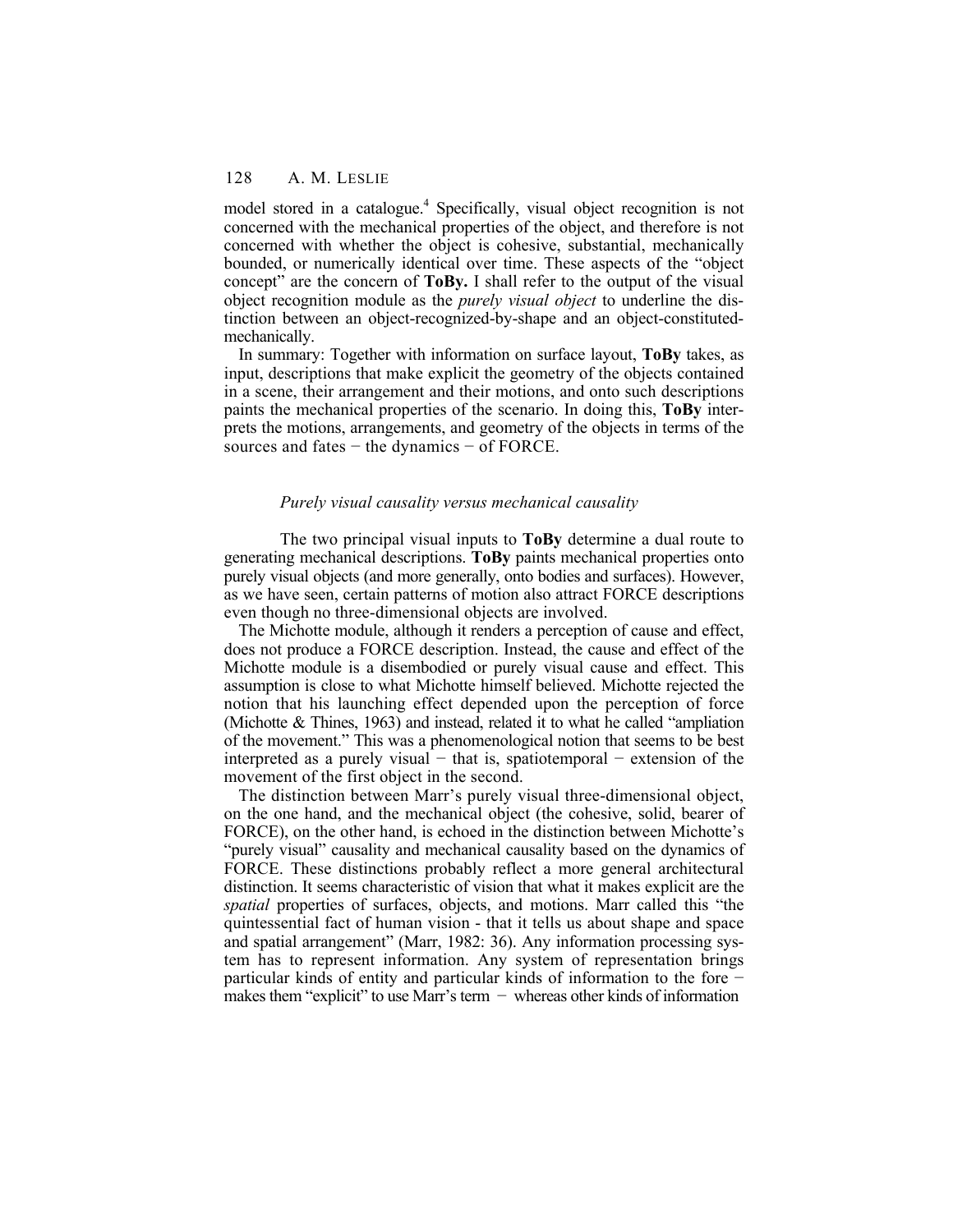

Figure 5.2. Pulfrich double pendulum illusion. Wearing a neutral density filter over one eye but viewing the swinging rods with both eyes creates a stereoscopic depth illusion. The result is that subjects see the solid rods passing through one another (after Leslie, 1988).

are left implicit or are pushed into the background. Approaching vision as an information processing system, it is apparent that what is made explicit by visual processing is spatial information, including, of course, spatial arrangement over time (i.e., motion).

I want to claim that the concern of vision for spatial description excludes the description of mechanical properties. Mechanical properties are left implicit "in the background." For example, in the stereoscopic illusion produced by a Pulfrich double pendulum (see Figure 5.2), the solid rods of the pendulum appear to pass through one another (Leslie, 1988). Vision is not constrained to suppress the illusory trajectories of the rods simply to prevent the mechanical anomaly of the appearance of passing through, though other *spatial* anomalies can have this suppressing effect (Leslie, unpublished). It appears that a mechanical solidity constraint is not employed in visual processing. Furthermore, the ease of forming a visual image of two solid objects passing through one another suggests that neither vision nor visual imagination employs a solidity constraint. Despite this, infants only a few months old are surprised to view a scenario in which a hidden object appears to violate the solidity constraint (Baillargeon, 1986; Baillargeon, Spelke, & Wasserman, 1985). Despite the indifference of vision and visual imagination, the solidity constraint shows up in naive mechanical reasoning. The reason for this intriguing pattern, I suggest, is that mechanical constraints are not the province of vision − neither of visual imagination nor of visual experience − but of **ToBy.**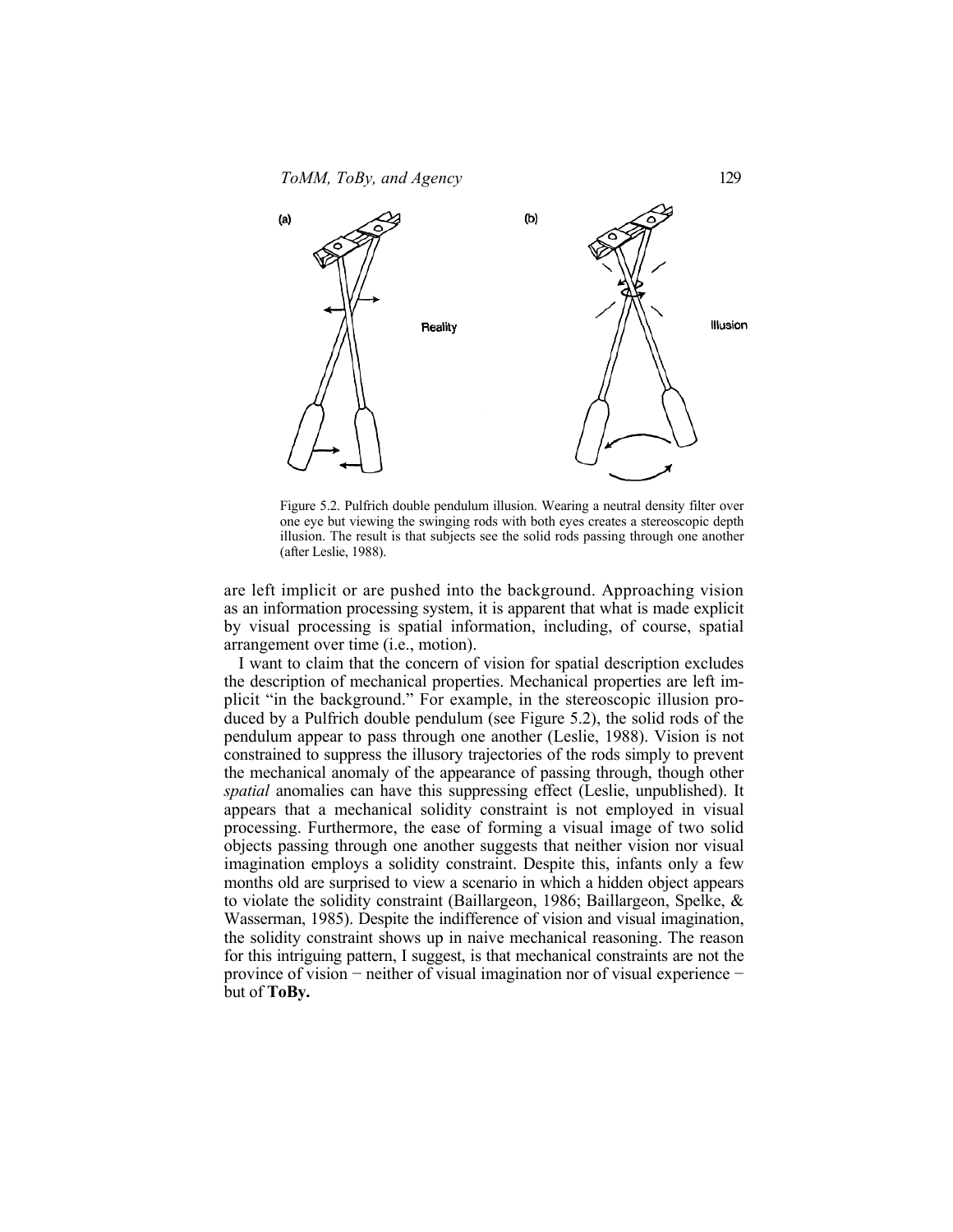#### *Space and mechanics are not the same (or may the FORCE be with you)*

Although spatiotemporal patterns are highly confounded with *contact*  mechanics, the two are not the same. Unfortunately, the correlation can encourage the idea that mechanical notions reduce to mere spatiotemporal patterns and that mechanics is not fundamental to our understanding of the world. This is, of course, the starting point of classical empiricism (e.g., Hume, 1740) and the idea finds many echoes elsewhere. Michotte provides examples: His distinction between "mere displacement" and "movement" (Michotte & Thines, 1963) cries out for interpretation in terms of whether the moving entity is seen as the dominant bearer of FORCE (*=* "movement") or not (= "displacement"), as in the case of one object transporting another. Likewise, as I will argue below, "ampliation" of the movement in a launching event is most naturally interpreted as the transmission of FORCE from one object to another through contact.

More recently, Mandler (1992) has put forward an account of infant competence that assumes that mechanical notions can be reduced to spatiotemporal patterns.<sup>5</sup> Mandler argues that conceptual development proceeds out of a perceptual analysis of the spatiotemporal properties of objects and events. This perceptual analysis yields a kind of representation that she calls "image schemas." Image schemas are analogue spatial representations and provide the earliest "concepts." The core architecture for conceptual development, in Mandler's view, employs a purely analogue, "non-propositional" format of representation. Specifically, image schemas are said to underlie the infant's notions of causation (launching), containment, and agency. The image schemas for these events are illustrated in Figure 5.3.

The reader should guard against the temptation to read mechanical meaning into the spatiotemporal patterns depicted by the image schemas in Figure 5.3. It is more natural for us to think about launching, containment, and agency events as mechanical events rather than as purely spatiotemporal patterns. Because of this, we may inadvertently think about the representation (the image schema) in terms of what it *refers to* rather than in terms of how it represents what it refers to. Of course, what the schema for, say, launching refers to is, as a matter of fact about the world, a mechanical event. But that is not how Mandler wants us to interpret her notion. Image schemas are defined by Mandler as representations that make explicit *spatial* (that is, spatiotemporal) information, not mechanical information. Indeed, this is crucial to her claim that analogue, spatial image schemas *alone* provide sufficient grounding for conceptual development.

However, the evidence for infants' grasp of launching (and as we shall see later, also for their grasp of containment and of Agency) shows that they understand the mechanical, and not just the spatiotemporal, properties of such events. Leslie and Keeble (1987) were able to demonstrate a causal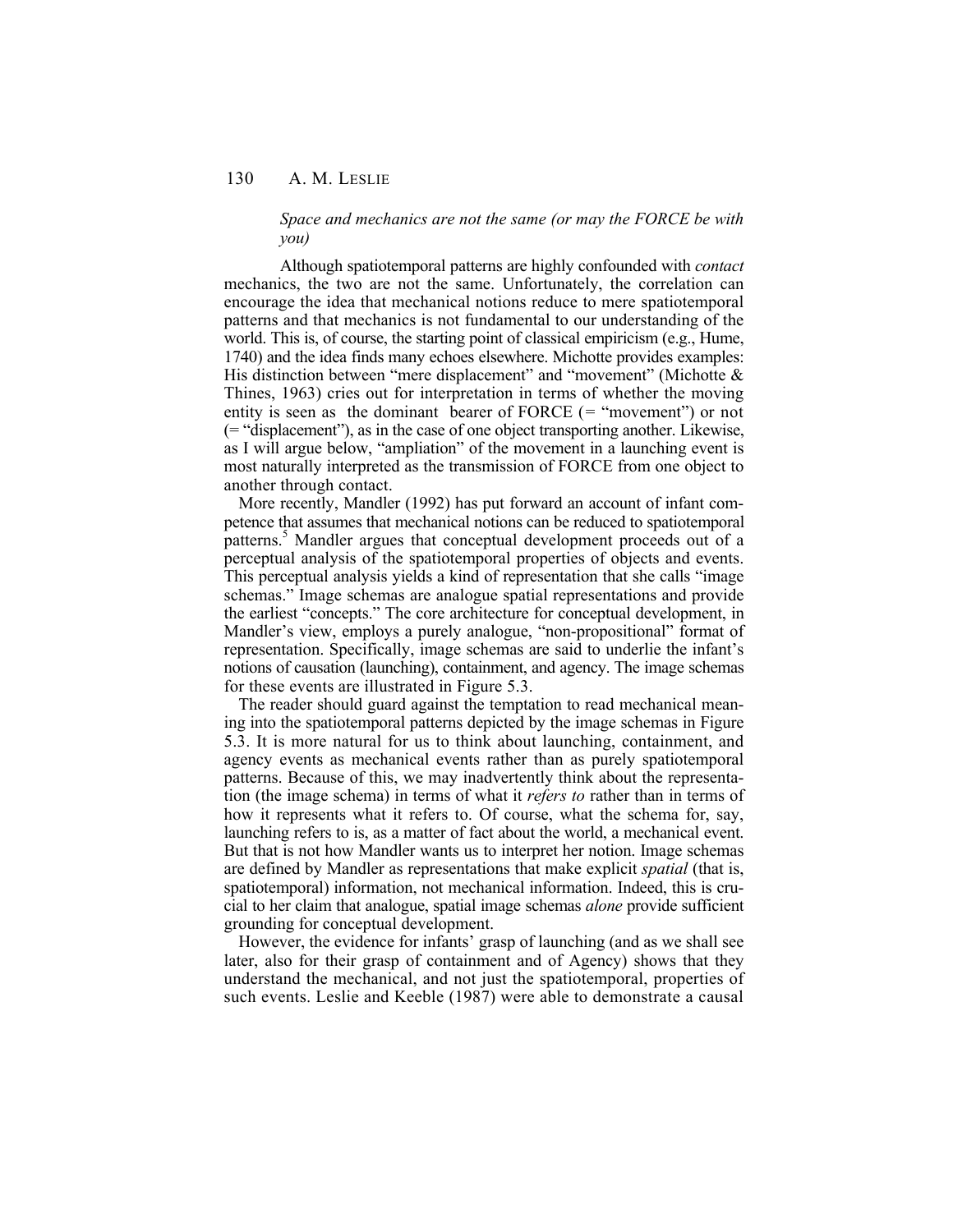

Figure 5.3. Mandler's "image schemas" for launching, containment, and agency (after Mandler, 1992).

illusion of launching in 6-month-olds precisely because they found a way to vary the mechanical properties of the test stimuli *while equating the changes in spatiotemporal properties.* This allowed them the conclusion that infants had reacted to something above and beyond spatiotemporal properties, namely, the causal (mechanical) properties of launching. More generally, we have to ask ourselves why infants analyze out the particular spatiotemporal patterns Mandler identifies. There are myriad other spatiotemporal patterns that could have been latched onto instead. The answer is, I believe, because these are the spatiotemporal patterns upon which the infant's theory of mechanics bestows immediate significance.

Image schemas, then, make explicit the wrong kind of information, if they are to play the role in conceptual development that Mandler assigns to them. We might enlarge on Mandler's theory and propose that **ToBy** operates over image schema-like representations, enriching them by painting on mechanical information. But this will create a different class of internal representation: The schemas will no longer be simple analogue images, but will become instead *mechanical diagrams.* Diagrams are partly spatial analogue representations, to be sure, but they are also partly symbolic. And mechanical diagrams, whether appearing statically upon the printed page and being interpreted by a reader or unfolding over time in a baby's head and being processed by the baby's cognitive system, depend for their efficacy upon the availability of mechanical notions. Such notions must rest upon at least a rudimentary theory of mechanics.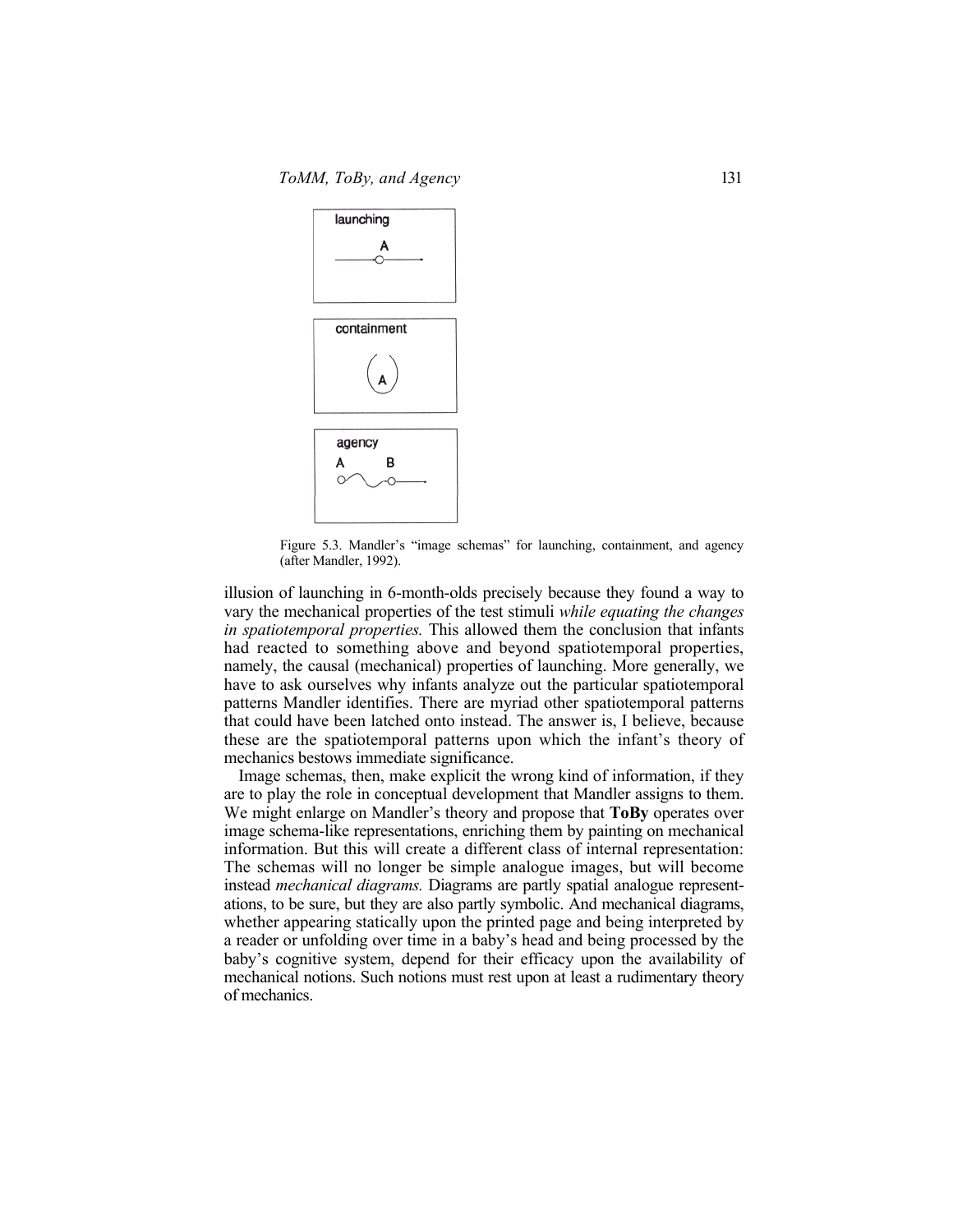Mandler interprets work by Choi and Bowerman (1991) on "spatial" verb systems in support of her thesis about the primacy of spatial representation in development. But verb systems too encode mechanical notions; they pick out the spatial relations that have a significant mechanical interpretation. To take but one example from Choi and Bowerman, cited by Mandler, Korean (unlike English) uses a systematic marking for whether two objects or parts of an object fit together tightly or fit together loosely. There are, of course, geometric correlates of fitting tightly and fitting loosely − roughly, the closeness or remoteness of contact. But just as in the hand-as-agent experiments I will discuss below, the spatial relationship is relevant precisely because of the mechanical properties it signals. The significance of this spatial relationship − why it is attended to, why it is informative and worth encoding in a verb system − is clearly mechanical: How much force is required to make or break the contact? Will one object provide support for the other? Will the fitting just drop out if I don't hold it in there? And so on. The significant generalization to make from these cases is not primarily in terms of spatial representation but in terms of *the interpretation the spatial relations receive in a FORCE theory of contact mechanics.* This is the critical information grasped by early learners of verb systems. I believe much the same goes for most of the examples from perception in prelinguistic infants, which Mandler discusses, including launching, Agency, and containment.<sup>6</sup>

Part of the motivation Mandler has for proposing the notion of image schema as the basis for conceptual development and language acquisition is to avoid attributing "propositional" (i.e., predicate-argument) representation to the infant. However, the plausibility of this solution is diminished if mechanically interpreted FORCE diagrams are a minimum requirement for internally representing the notions Mandler targets. For example, this would require enriching analogue spatiotemporal representations by adding on symbol structures. Actually, predicate-argument structures are eminently suited to representing FORCE dynamical notions. Representing mechanical *roles* and mechanical *relations* raises many of the "binding" problems that predicateargument structures are so good at solving. Indeed, mechanical roles and relations seem to be reflected directly in much of the verb-argument structure of natural language (Talmy, 1988) that appears largely to be specialized for this task, perhaps as a result of the adaptive coevolution of cognitive and linguistic abilities (Pinker, 1989; Pinker & Bloom, 1990).

#### *Motion and motive FORCE*

I now need to say something about how **ToBy** equips the infant to understand and learn about the moving world of physical objects. I shall consider this question in connection with three classes of events. I start with one of the simplest of all events.

Nothing terrestrial moves without having a source of energy. As Gelman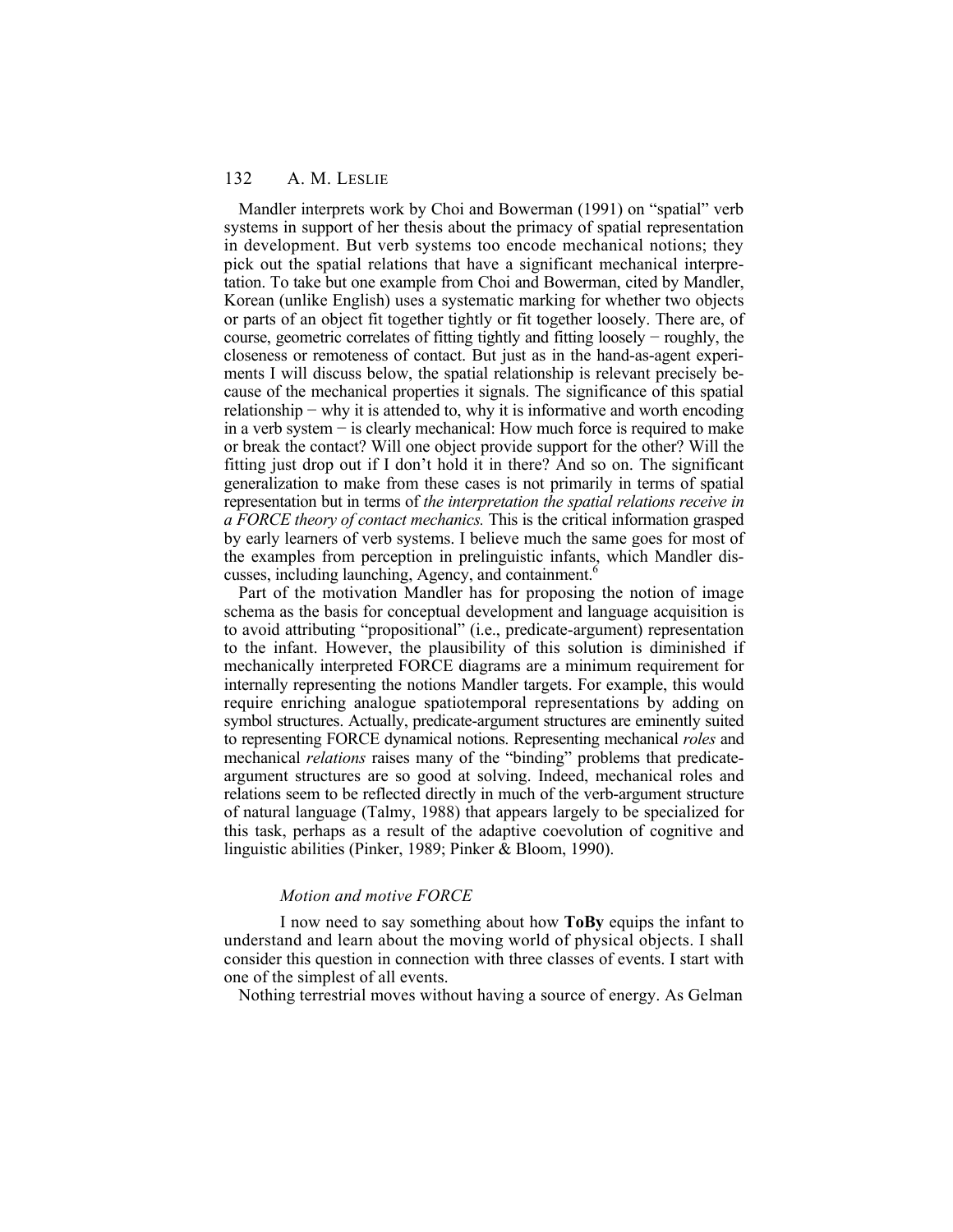(1990) points out, this underwrites a basic or "first principle" of attending to motions, namely: Attend to the source of energy. Following this principle, there are only two possibilities when observing an object that begins to move. The first is that it was made to move by something else (which you may or may not be able to see) in which case its energy came from some other object. Or the object has an internal source of energy, in which case it is an Agent. So, in painting on a FORCE description, ToBy attends to sources of energy. The more an object changes motion state by itself and not as a result of external impact, the more evidence it provides, the more likely it is, that it is an Agent.<sup>7</sup> Notice that none of this follows simply from seeing the spatiotemporal characteristics of the motions per se, but from *interpreting*  those characteristics in terms of FORCE source. As always, spatiotemporal properties are confounded with mechanical ones. Without access to the mechanical interpretation, however, none of the inferences concerning cause or Agency can be drawn and we are stuck, like David Hume, with the "impressions of our senses," namely, meaningless spatiotemporal patterns. As we shall see in the following third example, having access to this very simple FORCE dynamical interpretation (internal/external source) allows the infant to recognize a more complex class of events, namely, interactions.

My second example is the launching through collision event that has already been mentioned. Hume's celebrated analysis of causation began with this event. He considered one billiard ball colliding with and launching another to be "as perfect an instance of the relation of a cause and effect as any which we know..." (Hume, 1740). But he was quite unable to say *why* it should seem so perfect. Lacking any place for core mechanical understanding in his framework, Hume had to rely on the statistics of association. But launching has special properties for infants as well as for aficionados of the billiard table. From the point of view of ToBy's contact mechanical theory, launching is the simplest and most complete instance of the transmission of FORCE.

Under a FORCE interpretation, the two objects in launching are assigned different and imbalanced mechanical roles, one as pusher (transmitter of FORCE), the other as pushed (recipient of FORCE). As I noted earlier, when Leslie and Keeble (1987) found a way of unconfounding spatiotemporal properties, 6-month-olds showed they were sensitive to these mechanical roles. One group of infants watched a film of a causal looking launching event, while another group was shown a variation on launching. In this variation, the causal impression is destroyed by introducing a short delay (half second) between the impact of the first object and the reaction of the second. Adults do not think this delayed event looks like pushing and being pushed. Leslie and Keeble habituated one group of infants to a causal sequence and another group to a noncausal sequence. They then tested the two groups by showing them exactly the same film they had respectively seen before, except that the film projector now ran in reverse. The spatiotemporal properties of the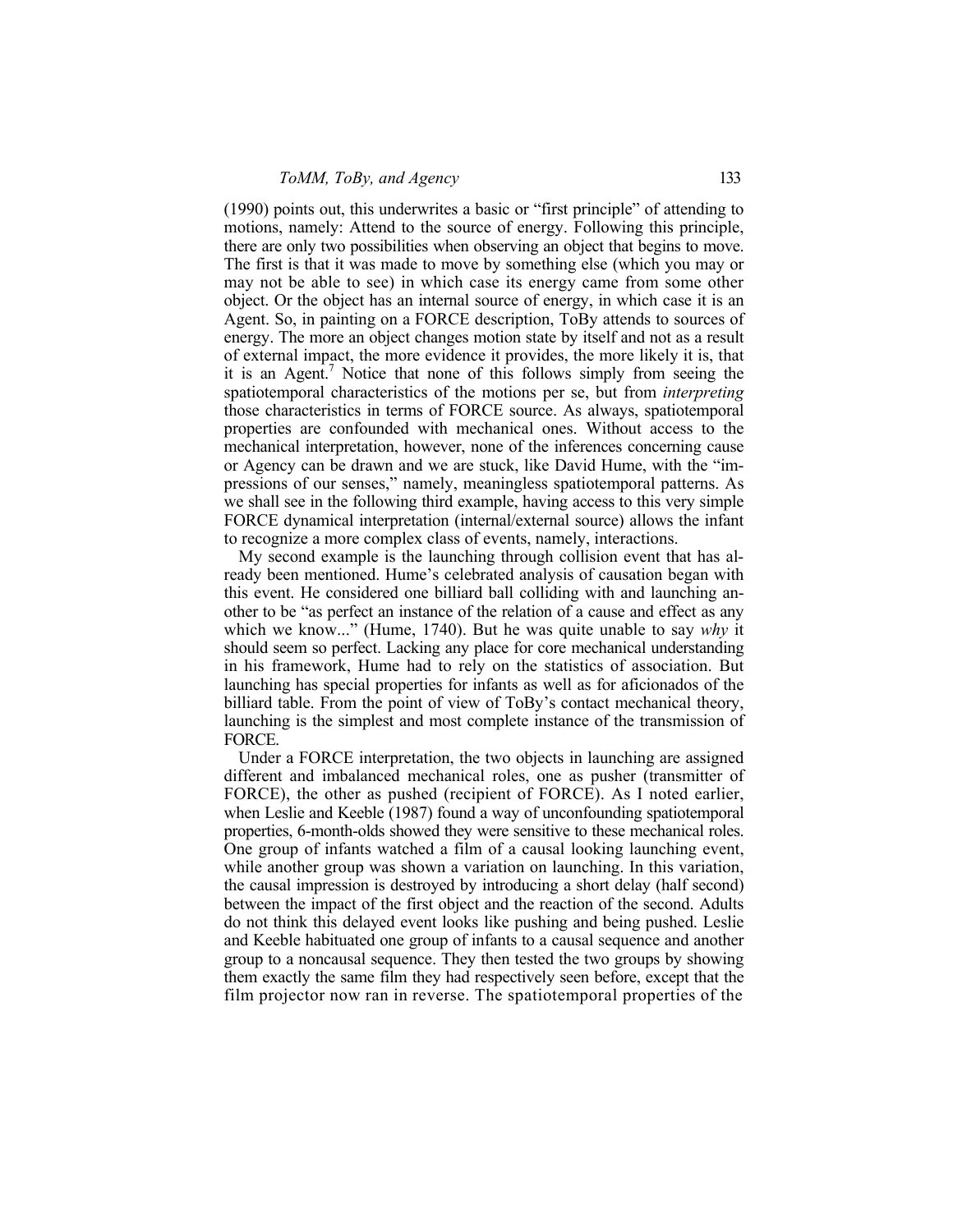sequences thus change: The spatial direction of motion changes (e.g., from left to right) and the temporal order of motion changes (e.g., red object moves first, green object second changes to green first, red second). But these spatiotemporal changes occur equally for *both* groups. Moreover, whatever degree of spatiotemporal continuity there was in the pattern of motion the infant was habituated to is still there unchanged in the test presentation. It must be: It is the same piece of film they saw before.

However, specifically in the case of launching, reversal produces a change in *mechanical roles* and this change introduces a difference between the two groups. In the causal event, reversal swaps the roles of pusher and pushed between the objects. The pusher becomes the pushed. In the noncausal event, these roles are absent and so they cannot be reversed. Thus, if infants appreciate the mechanical structure of launching, they will recover attention more to its reversal than to the reversal of a variant that lacks that same mechanical structure. That is what Leslie and Keeble found. Six-month-olds interpret spatiotemporal patterns in terms of mechanical structure.

Recently, Baillargeon (1991a) has found that young infants have expectations regarding the amount of FORCE a moving object imparts to a stationary one on impact, with greater FORCE being delivered by larger objects and resulting in greater distances traveled.

The third and final class of event takes us back to Agency and the interaction between an Agent object and a non-Agent object, as when a hand picks up a doll. Leslie (1982) habituated 5- and 7-month-old infants to such an event. Half the infants were then tested on the same event but with a number of visible changes including a different hand, different direction of movement, different pace, and so on. These infants did not recover interest to these changes. The other group of infants saw an event in which the only change was a small gap introduced between hand and doll so that when the hand again picked up the doll it looked "as if by magic." These infants did recover interest. This was followed up by Leslie (1984a) who showed that 6-montholds were surprised at the lack of contact only during the pick-up and not when the hand and doll were stationary. Most important, they were surprised only when a hand was involved. If an event with the same spatiotemporal pattern of motion was shown that did not include a hand (the doll was "picked up" by a Styrofoam block), the infants were unconcerned about the spatial contact (see Figure 5.4). These results show that infants were concerned about spatial contact only when they thought a mechanical relationship was involved. And they thought a mechanical relation was involved only when a hand was at work.

Consider: An infant can often observe hands moving "on their own." This gives **ToBy** strong evidence that hands have an internal source of power. Hands are Agents. When the infant then sees a hand moving simultaneously and in contact with another object, *in spite of the precise spatiotemporal reciprocity of the two motions,* **ToBy** interprets the event as having a particular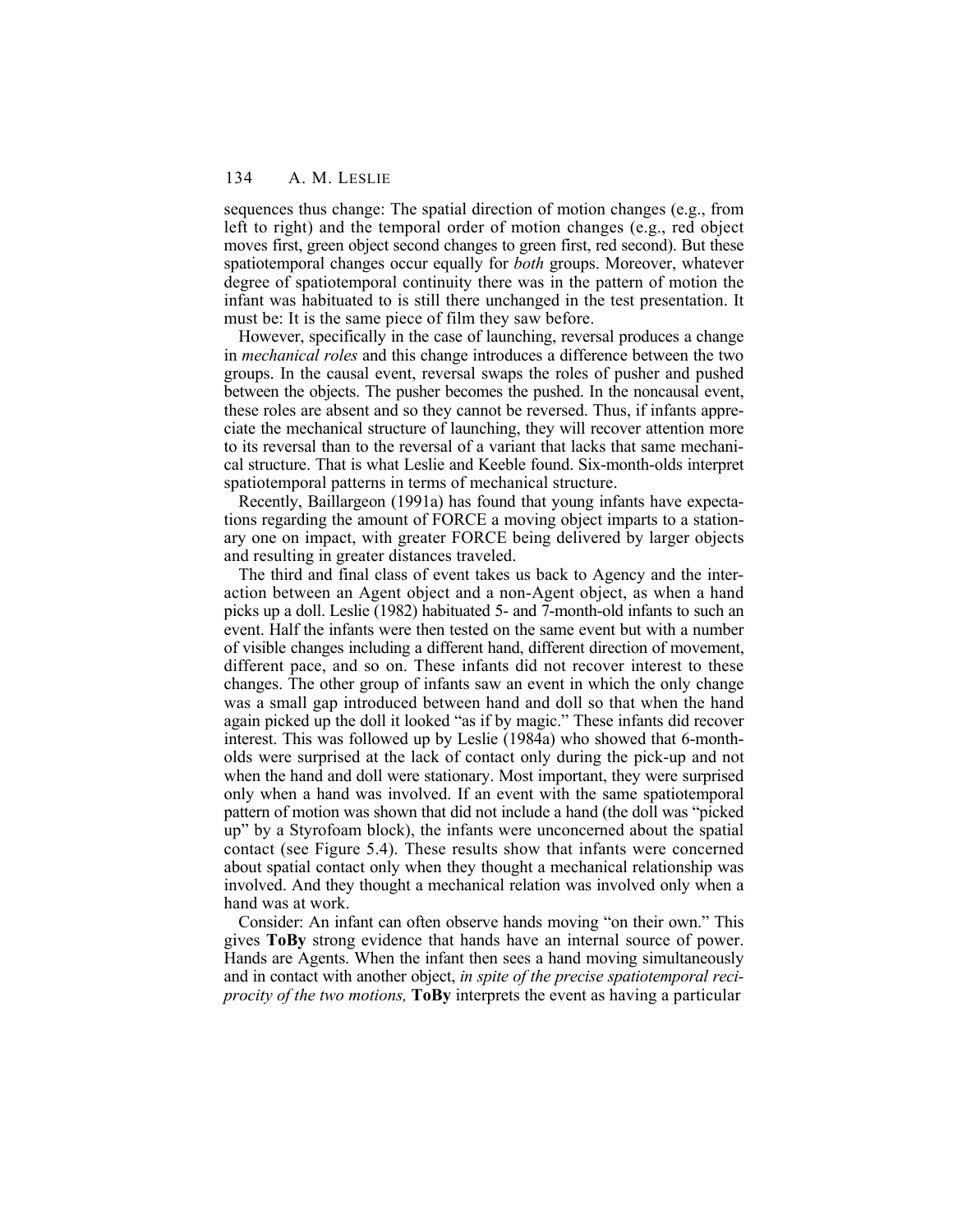

Figure 5.4. Infants perceive hands as Agents. This differentially influences their interpretation of the spatial relation in the top and bottom pairs of events (from Leslie, 1984a).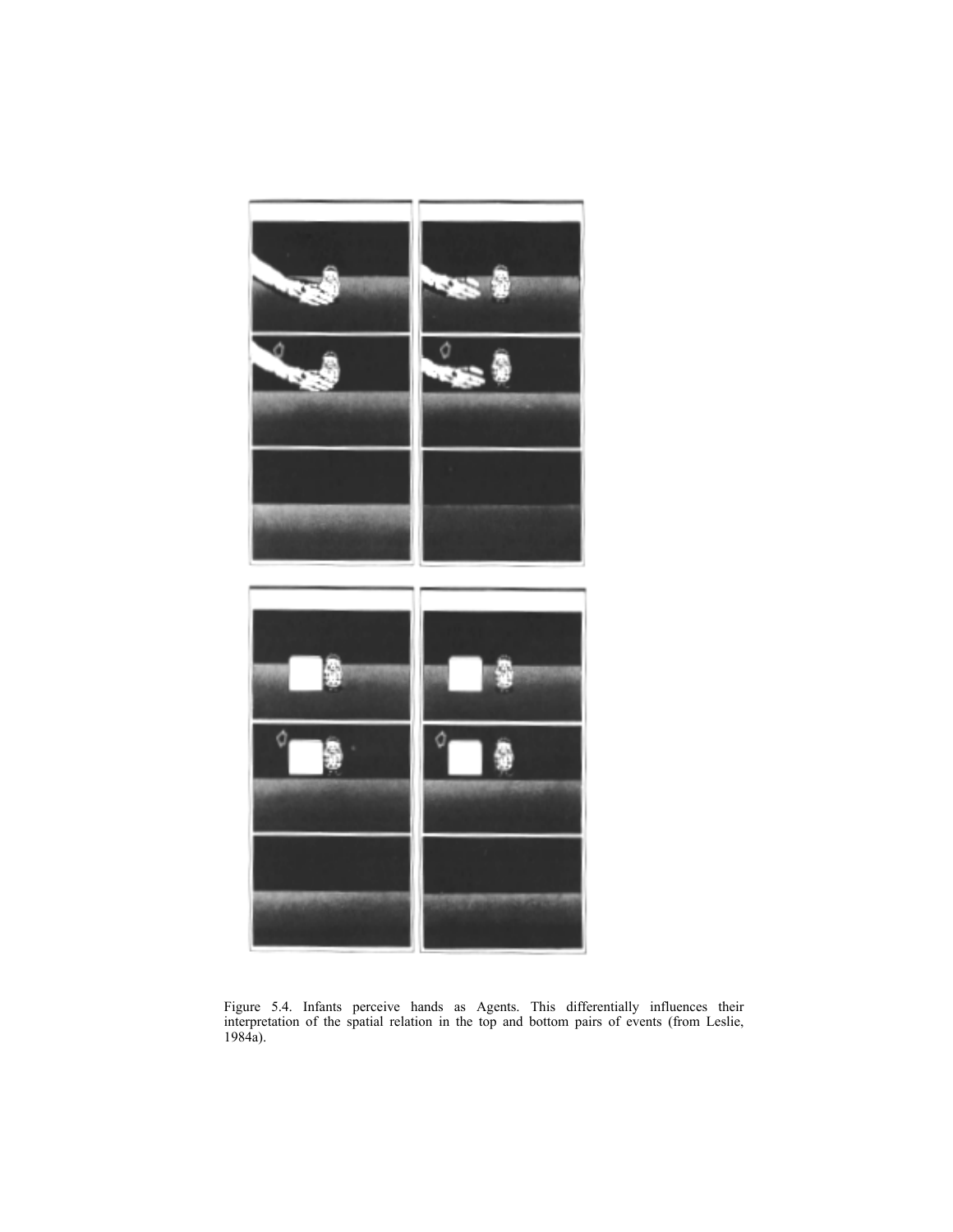mechanical direction and involving unequal mechanical roles. The hand, as the source of FORCE in the event, must pick up and pull the doll rather than the other way around (where the doll pushes the hand backward). This is (to us) such an obvious way to interpret this event that it is worth laboring the point. In the past, the infant has observed hands and dolls individually exhibiting different kinds of spatiotemporal motion. But it does not follow merely from this fact that, in the future, when the hand and doll move together, the infant must see the hand as the causally active object, that is, as doing the picking up. But this *does* follow if the infant interprets the different prior spatiotemporal patterns as revealing different mechanical properties. Mandler and I agree that these studies show the infant's grasp of Agency. However, I sharply disagree with her proposal that this is achieved by a purely spatiotemporal analysis. The theory of ToBy provides, in my view, a fuller account of the mechanism whereby infants learn to identify and comprehend the behavior of Agents.<sup>8</sup>

#### *Two questions for ToBy*

In Piaget's (1955) theory of the origins of causal notions there are said to be two initial aspects to causality that gradually diverge in development. One is simply the tendency to associate together regular sequences of events. The other, which Piaget calls "efficacy," is the infant's supposed awareness of sensations of effort and desire accompanying action. I draw attention to efficacy because it might at first sight be confused with the following, in my opinion, sounder idea. Because of its position in global architecture, **ToBy** can use evidence provided by senses that are less wholly spatial than vision. In particular, ToBy can take advantage of information from kinesthetic, haptic, and pressure senses. If, as seems reasonable, one assumes that these senses can provide (for example, in the course of acting upon objects) input that is interpretable as information about FORCE, then the infant has a further valuable source of evidence about the physical world. Notice that this proposal endows the infant with the perception of mechanical properties of objects and events - things objectively in the world - rather than merely with a subjective awareness of bodily sensations. This general idea receives support from the findings of Streri and Spelke (1988) on the haptic perception of object cohesion.

A second line of investigation suggested by **ToBy** concerns infants' knowledge about types or *kinds* of objects. According to the theory of **ToBy**, perceptual categorization of objects is distinct from other forms of knowledge about object-kind. The three-dimensional model catalogue, for example, could provide the basis for perceptual categorization of purely visual objects. But what about an infant's knowledge of object-kinds as it relates to the mechanical object? The results on understanding hands as sources of power suggests that this is one object-kind that infants do known about and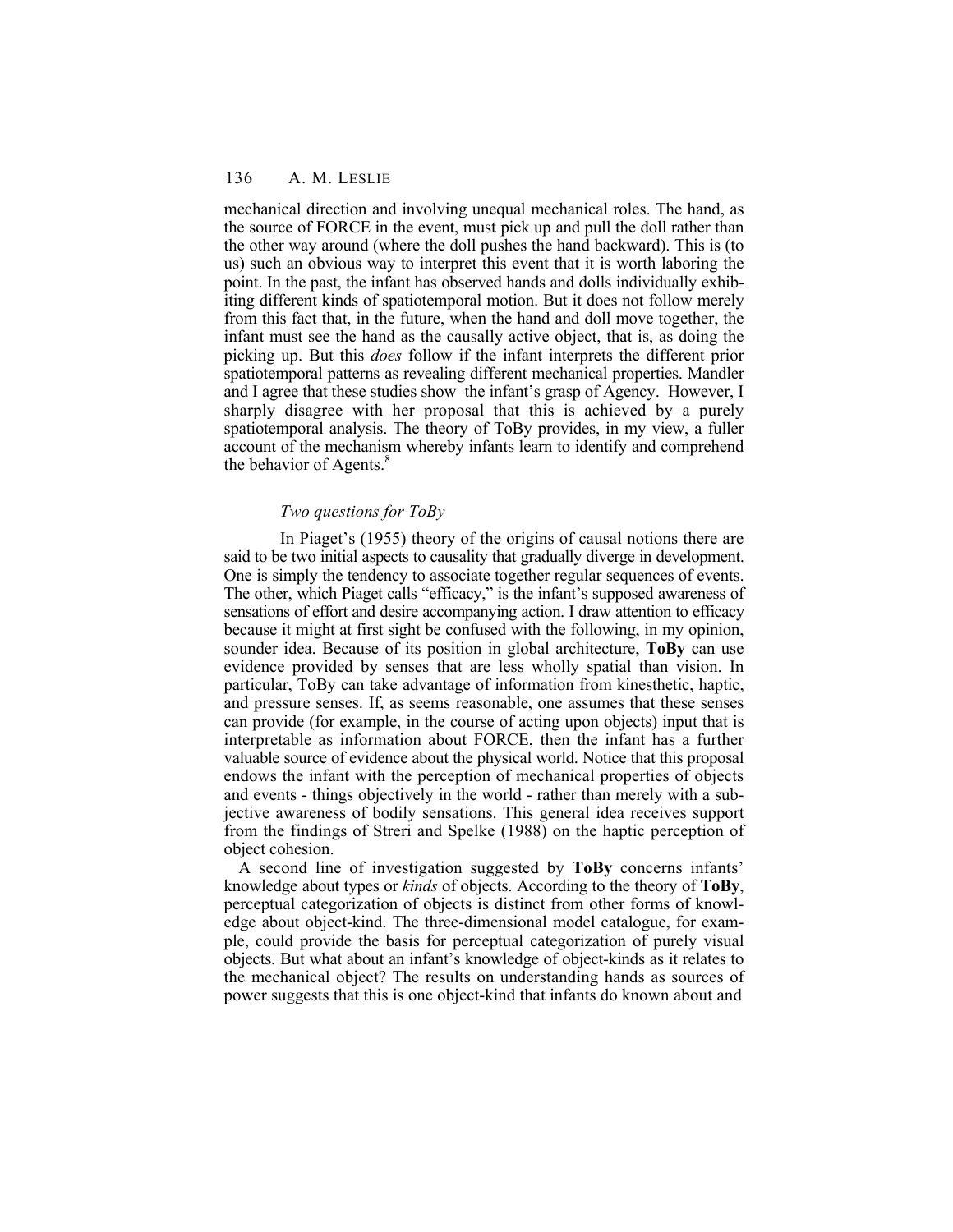distinguish from other kinds of objects. Little other than this is known at present. The theory of **ToBy** predicts that mechanical properties will provide the central information in the early formation of (conceptual) object-kinds. As we shall see in the following section, information about how Agents typically use an object will come to assume importance too. Acquiring this information demands more than mechanical FORCE descriptions of Agents. A new level in the theory of Agency is required and by assumption a further mechanism beyond **ToBy.**

#### **Beyond ToBy**

I come now to the limitations on **ToBy** as a theory of Agency. The mechanical properties of Agents are not the only properties that set them apart from other objects. When Agents behave they act in pursuit of goals and react to their distant environment (perception). Neither of these facts fits in with or is representable by **ToBy's** contact mechanics. A goal is a state of affairs that an Agent tries to bring about. Typically, this state of affairs does not yet exist - the Agent acts to make it actual; the desired state of affairs is a little in the future, one might say. Sometimes action in pursuit of a goal fails and the strived for state of affairs does not come about - it remains "in the future." Understanding the pursuit of a goal by an Agent, then, is understanding action in relation to circumstances that are at a distance in time. Understanding perception, on the other hand, typically involves understanding a causal relation at a distance in space. Neither of these fits with **ToBy's** spatiotemporal contact principle of "no action at a distance." **ToBy** is concerned with mechanical relations that obtain locally and contiguously in space and time. The brain mechanisms implementing **ToBy,**  then, will presumably operate at this strictly local scale. Understanding Agents and Action,<sup>9</sup> however, requires an analysis over a larger scale to capture relations between Agents and states of affairs at "distant" times and places. I assume, therefore, that actional (as opposed to mechanical) properties of Agents are not processed by **ToBy** but by a different mechanism, operating after **ToBy.** I call this mechanism **ToMM. ToMM** is concerned with the *intentional* properties of Agents.

#### *Agency and the "fictional causes" problem*

We come now to what seems to me to be the really difficult problem that the existence of Agents puts in the way of an information processing system that wants (blindly of course) to evolve the capacity to understand their behavior. Up to now, we have considered only the mechanical domain. When considering merely physical objects, only *actual* circumstances are relevant in accounting for *actual* behavior; only really present objects can possibly be relevant to prediction; only states of affairs that actually obtain can possibly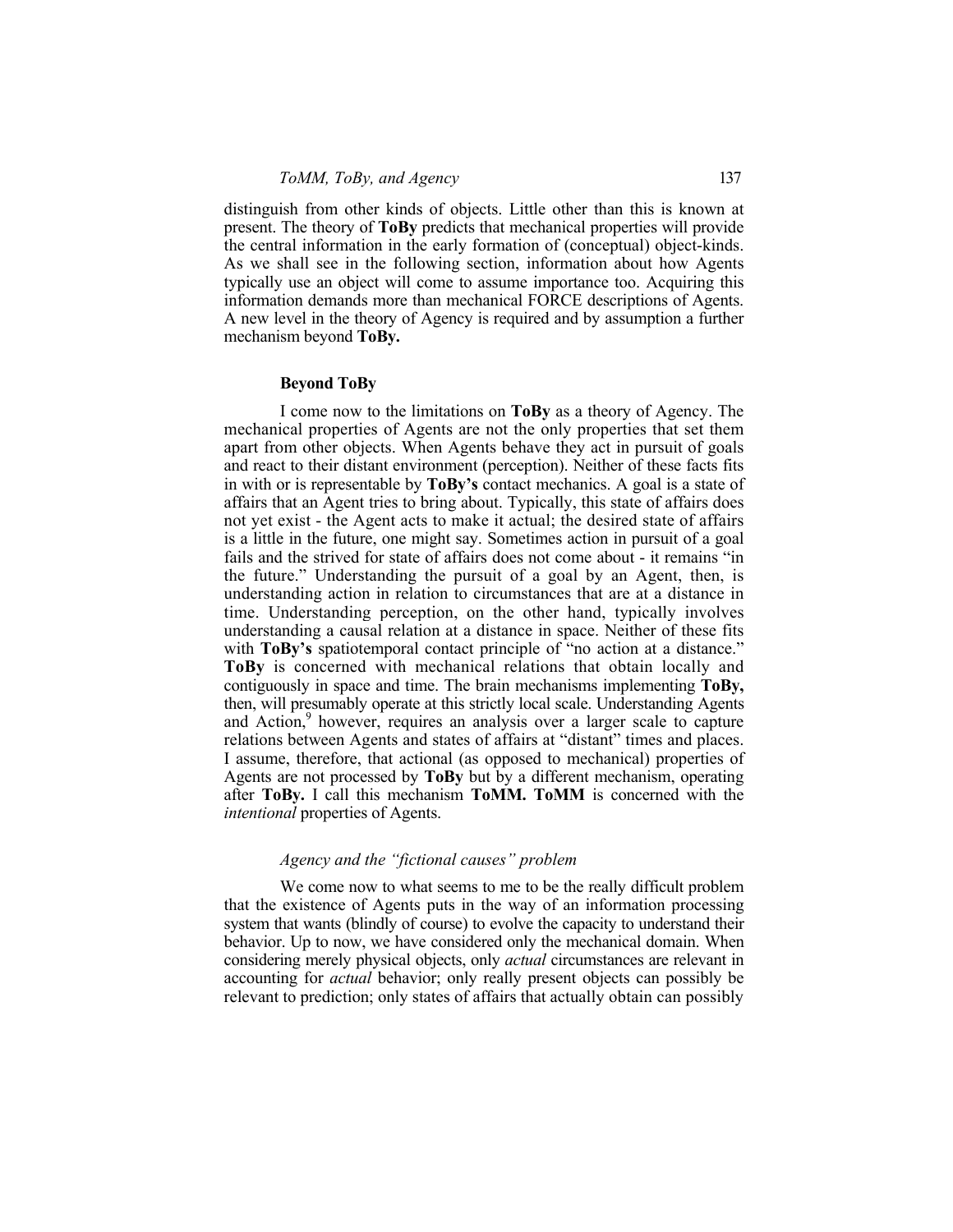contain actual causes of actual behavior. This is perhaps the most basic and truistic assumption of all in causal domains: that only real causes real. Without this assumption, there is no notion of cause, there are no constraints on possibility, no causal explanation, no causal prediction, in short, no causal knowledge. To suppose that something unreal caused something real does not even begin to make sense. And yet, here is an example of a kind of reasoning we do everyday: Why did John jump into the doorway? To avoid the rain. Was it really raining? No, he only thought it was raining.

Because Agents have cognitive properties (as well as mechanical and actional properties), they sometimes (often) behave in response to situations that are not actual but are merely fictional. This sounds like we assume that something fictional is causing something actual. Since that is crazy, I am going to assume that that is not what we are doing. The problem that **ToMM** solves is how to describe the relation that holds between the actual behavior of Agents and fictional circumstances while maintaining a causal, that is, rational framework. **ToMM**'s job is to square this circle.

# *A short digression on actional Agency*

In describing the actional properties of Agents above, I touched on a weak version of the fictional causes problem in the notion of goal-directed action. In this case, however, there is no reason to see the goal state of affairs as causing the behavior. Instead, just as in mechanical Agency, where the Agent is seen as having an internal source of causal power or FORCE, so in actional Agency is the Agent seen as a having an internal source of striving or acting (toward the goal). The action or "pressure" to bring about the goal state of affairs arises from *within* the Agent and "flows outward" from the Agent (see Talmy, 1988, for a discussion of how basic verb structures in English express this kind of picture).

The notion of the Agent acting or striving to bring about a goal state is akin to Wellman's (1990) attribution of a "drive theory" of desire to the young child. Wellman is right in postulating an early notion of desire that is not propositional attitude based. However, the way he formulates his drive theory cannot be correct. Wellman says the child simply conceives of another person as having an internal drive toward an object but without the possibility of embedding this object in a proposition, as it were. Wellman depicts the child as imagining a pair of hands in the other person's head stretched out to an apple, "wanting" the apple. In denying the child the ability to represent any proposition-like content as the focus of the desire state, Wellman wishes to avoid attributing a propositional attitude notion of desire to the very young child. However, his formulation has the unfortunate effect of making the child's putative drive notion almost useless for predicting behavior. When Wellman's child thinks of Mary as wanting an apple, he is incapable of representing what Mary wants to do with the apple or what state she wants the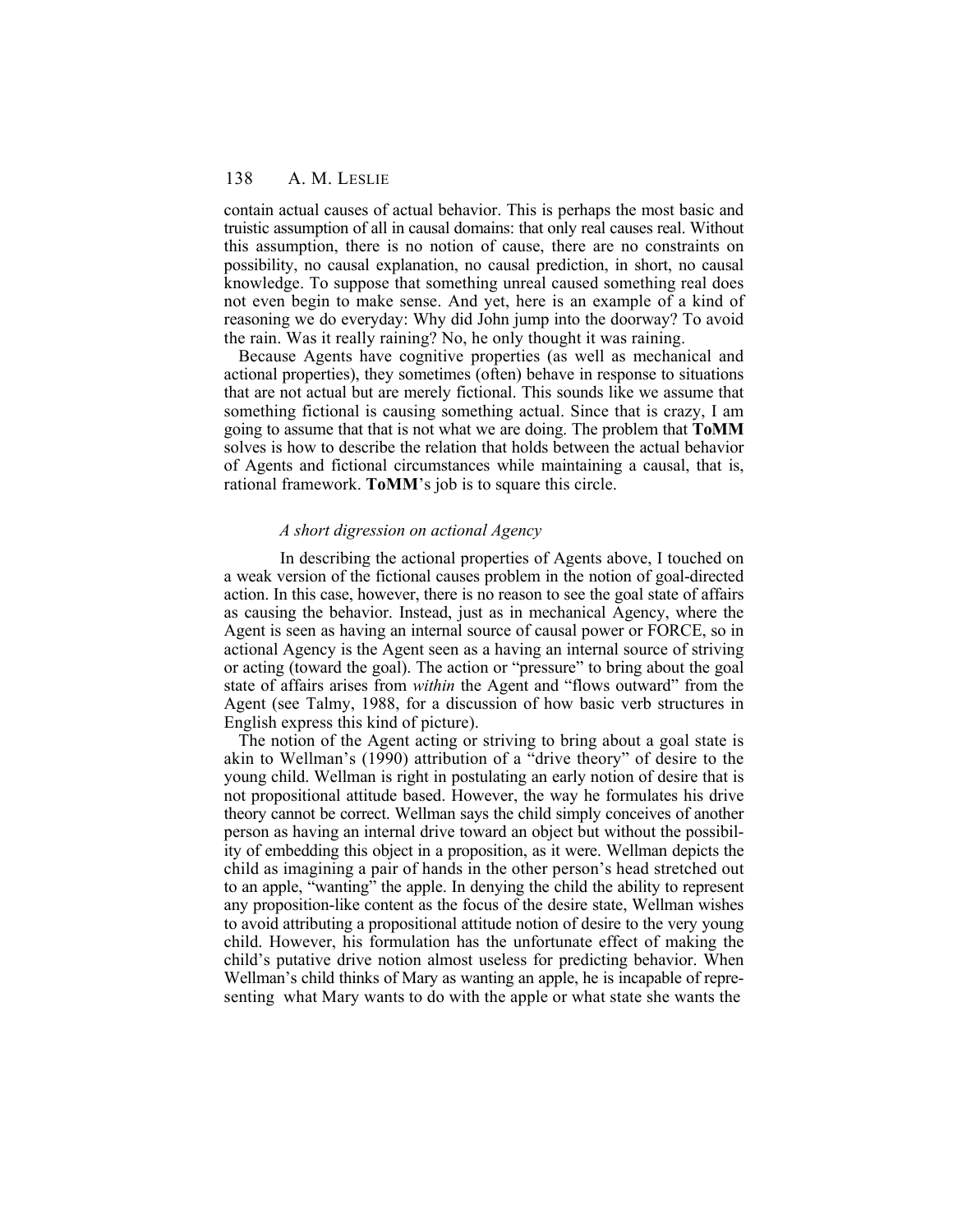apple to be in. Somehow Mary just "wants" an apple. Of course, the reader of Wellman's theory will involuntarily supply an enriched interpretation to Mary's "want": by default, that Mary wants to *eat* the apple. But the young child, according to Wellman, cannot do this. When Wellman's child thinks that Billy wants a swing, he cannot represent whether Billy wants to sit on the swing, swing on the swing, just sidle up and be close to the swing, or anything else specific. To do so would be to represent Billy as desiring a state of affairs rather than just an object. Billy simply "wants" the swing, full stop. Unfortunately, such a notion is pretty useless for predicting behavior.

However, there is another way to formulate Wellman's insight that there may be a notion of desire that is not based on a propositional attitude, but one gets to this not by dropping the state of affairs (described by the proposition in a propositional attitude), but by dropping the attitude. In its simplest form this notion represents the Agent as "ACTING to bring about [a state of affairs]." In a more complex form this notion might represent the Agent as having a disposition or standing readiness to ACT to bring about [a state of affairs]. Further elaborations of this general class of notion include disposition strength, preference, ACTING to avoid [a state of affairs], and so on. The state of affairs in brackets would, of course, be represented by the child however he normally represents states of affairs, and if this is normally represented in a "propositional" format then so be it. Such a notion, however, is not a propositional attitude because "ACTING to bring about..." does not describe an attitude to the truth of a proposition; it describes an attempt to change physical circumstances. It will be necessary for the child to be able to represent possible or future states of affairs, but then this is already assumed by the kind of understanding of the *physical* world that has been demonstrated in babies, as discussed in earlier sections.

#### *Attitudes and fictions*

In actional notions of Agency, one sees only a weak form of the fictional causes problem. In the case of propositional attitudes like *believing*  (and *pretending),* one sees the full-blown fictional causes problem. Although the theory of Agents and Action allows one to understand behavior in relation to circumstances that are remote in time and space, it does not allow one to construe behavior in relation to (caused by) circumstances that are fictional *in the here and now.* Interpreting behavior in this way is made possible by the third and final layer of the theory of Agency: Agents and Attitudes. The notion of a propositional attitude solves the fictional causes problem. It does so essentially by describing the Agent as actively holding an attitude to the truth of a proposition.

In a successful mental state attribution, the state of affairs described by the proposition that the Agent is related to may be actual, merely possible, or even impossible. But the attitude the Agent takes (to its truth) is always real.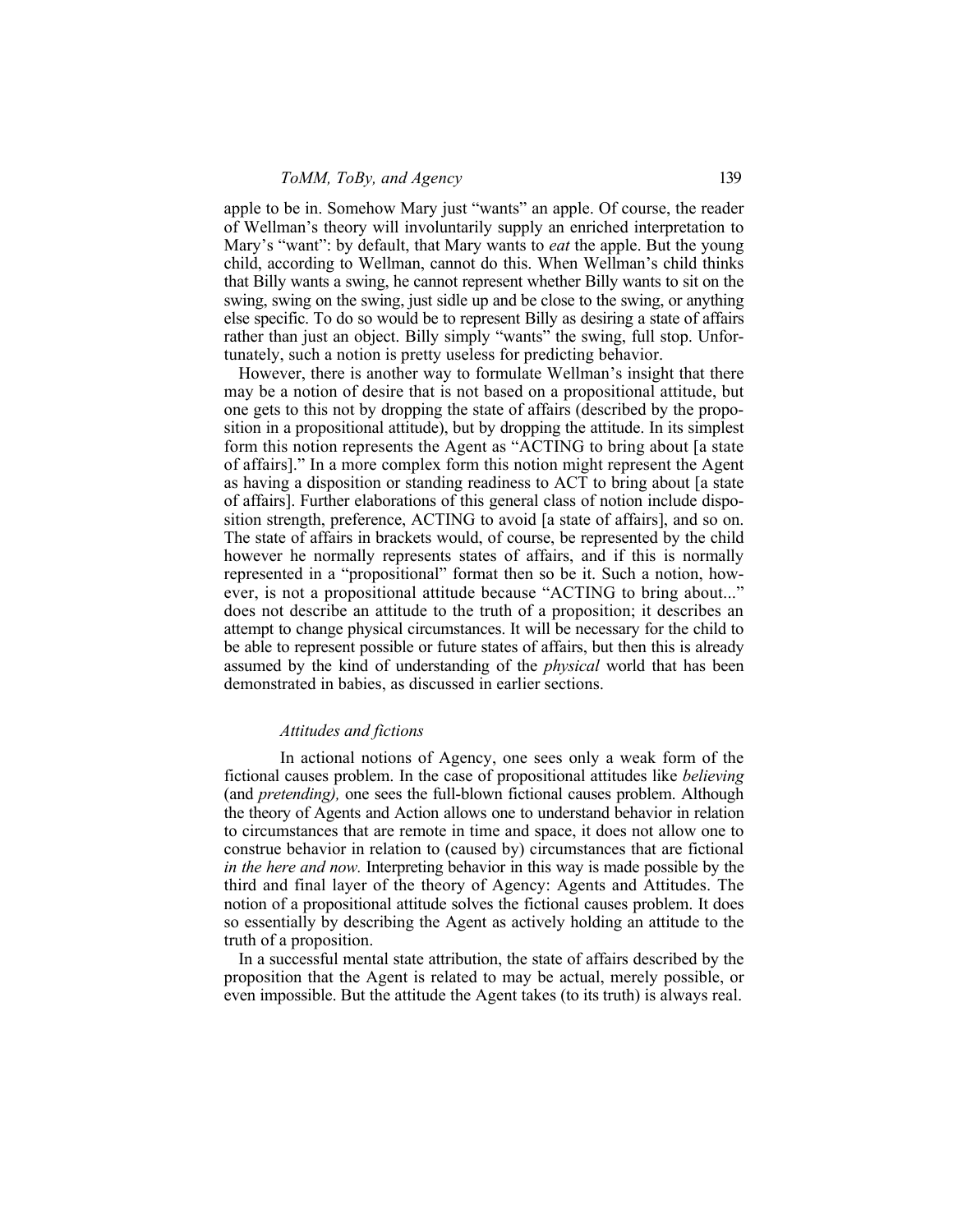For example, John *believed* it was raining. The rain was not real but John's attitude of believing in the rain certainly was real. And it is John's attitude (to the truth of the proposition in question) that caused his behavior (not the proposition nor the state of affairs described by the proposition).

There is, of course, a price to be paid for solving the problem posed by the fact that the behavior of Agents is determined by cognitive properties.<sup>10</sup> The price to be paid is that special concepts have to be available − that is to say, a specialized representational system is required. I have called this system the "metarepresentation" (Leslie, 1987b) or, more recently, the "Mrepresentation" (Leslie & Thaiss, 1992; Leslie & Roth, 1993). In the closing pages, I briefly sketch how **ToMM** might come to solve these problems.

To summarize: **ToMM** itself has an internal structure with at least two major subcomponents, which I shall call *system<sub>1</sub>* and *system<sub>2</sub>*. *System<sub>1</sub>* deals with the second level of the theory of Agents, namely, Agents and Actions. *System* employs the "ACT to bring about state of affairs" system of representation. *System<sub>2</sub>* implements the third level of the theory of Agents, namely, Agents and Attitudes. *System<sub>2</sub>* employs the M-representation.<sup>1</sup>

#### *System1: Agents and Action*

Whereas **ToBy** appears to begin development at around 3 to 4 months, the **ToMM** *system<sub>1</sub>* probably begins to develop later, perhaps around 6 to 8 months.<sup>12</sup> One of the first signs of *system<sub>1</sub>* is the following of eye gaze. From about 6 months onward, infants will begin to turn and visually search in the direction of gaze adopted by an *en face* adult (Butterworth, 1991). Butterworth found that the accuracy of the infant in locating the object that the adult is looking at increases rapidly between 6 and 12 months. Also during this time, infants begin to attend to the uses Agents make of objects; by 12 months infants display knowledge of the conventional function of some everyday objects, such as spoons and brushes (Abravanel & Gingold, 1985). This suggests that they are able to appreciate and are storing knowledge about the instrumental roles that objects can play in Agent's goal-directed actions.

If  $system<sub>1</sub>$  underlies the infant's ability to represent the actional properties of Agents, then it really comes into its own when representing situations in which two Agents come together and *interact.* Agent's goals can mesh in different ways. At a general level: One Agent's goal may coincide with another Agent's goal. This produces enhancement or helping. Alternatively, one goal may be opposed to another. This produces blocking or harming (cf. Premack, 1990). More specifically, during the second half of the first year, infants begin to produce "requesting" behaviors, for example, in request reaching or "asking" to be picked up (Bates, Benigni, Bretherton, Camaioni, & Volterra, 1979; Bruner, 1976). These requests call upon another person to achieve or help in achieving some current goal of the infant's. Similarly, during this time, infants begin deliberately to acquiesce in or comply with the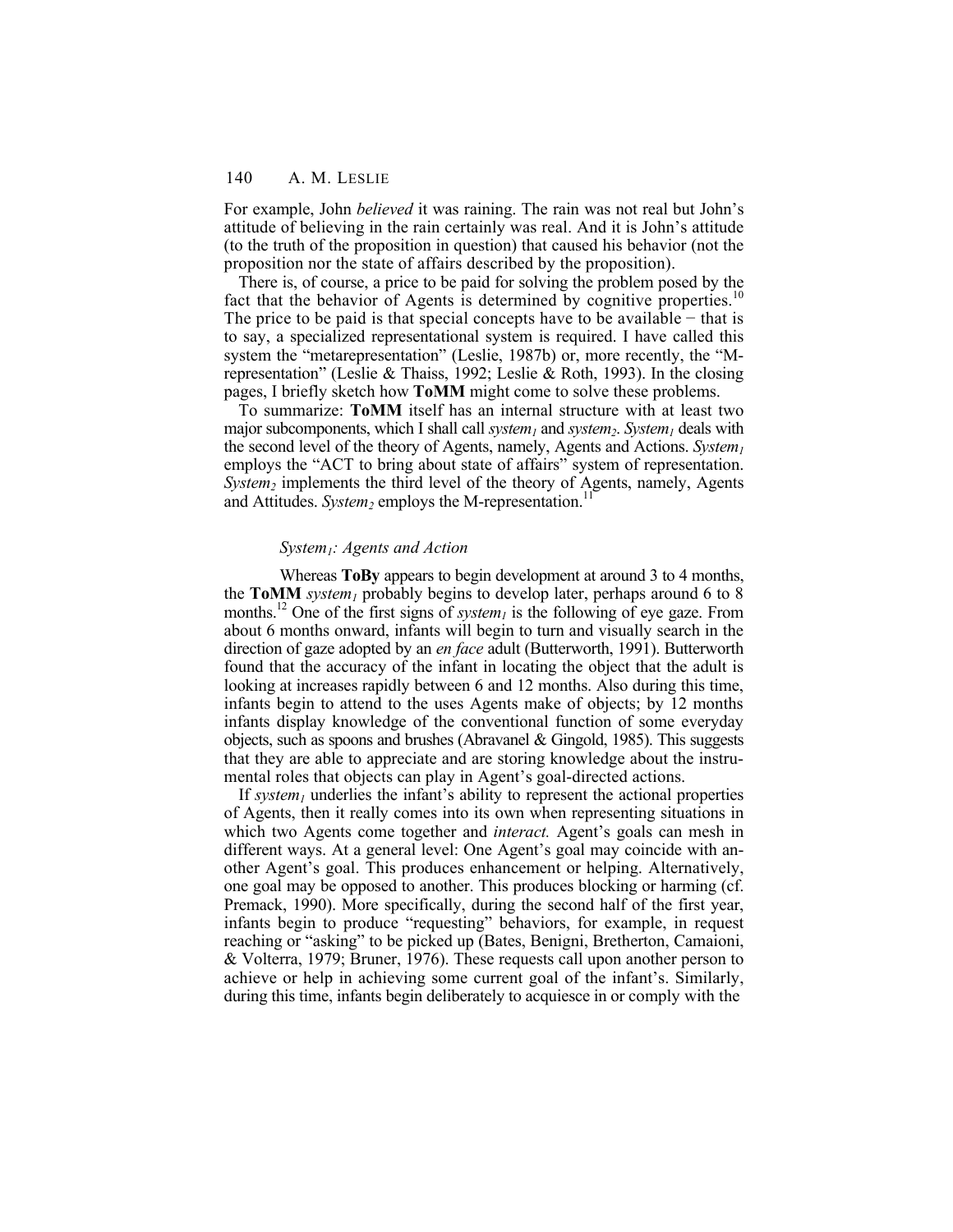actions of others, for instance, positioning to be picked up. Also during this time, they begin deliberately to try to block the goals of the other person, such as in "refusing" behaviors (Bates et al., 1979; Bruner, 1976). Again during this time, infants begin to show they appreciate the role structures of some simple goal-directed (inter)actions by being able to reverse the roles, for example, in the "give and take" behaviors that appear around 10 months (Bruner, 1976).

Premack (1990) makes a number of interesting suggestions concerning infants' sensitivity to goal-directedness. One suggestion is that goal-directedness or "intentionality" may be perceived on the basis of a class of motion pattern. If so, this would parallel the case of mechanical causality, for example, launching. In terms of the present framework, Premack suggests a specialized device that renders a "purely visual goal-directedness." This is an interesting idea that, if true, would comport with and extend the examples discussed earlier.

It remains very much an open question whether infants bring some simple theory of the kinds of goals Agents may have or whether all this must be learned. The simple representational system I have proposed for  $system<sub>1</sub>$  will at least allow the infant to learn about some immediate goals Agents may have by watching for outcomes. The outcome state of affairs can then be entered into the action representation as the goal state of affairs. Even in this limited scheme, outcome information can be useful, given some experience, for construing later actions of Agents that are directed to the same kind of goal, even when the intended outcome is not achieved.

#### *System2: Agents and Attitudes*

**ToMM** *system*<sub>2</sub> begins to develop last, during the second year of life. Perhaps the clearest early sign of the employment of the M-representation is the ability to pretend and understand pretense in others (Leslie, 1987). This emerges between 18 and 24 months. During this period, infants become able to construe the behavior of other Agents as relating to fictional states of affairs, specifically, as issuing from the attitude of pretending the truth of a proposition that describes a fictional state of affairs. For example, a mother's actual behavior of talking to a banana can be understood by constructing the M-representation, **mother pretends** (of) **the banana** (that it is true that) **"it is a telephone."** This links her behavior, via an attitude, to a fiction. For fuller discussion see Leslie (1987), Leslie and Thaiss (1992) and Leslie and Roth (in press).

Shared pretense can be properly regarded as an example of intentional communication (Leslie & Happé, 1989). What is particularly interesting about this communication is that it forces the child to compute *speaker's meaning*  in Grice's (1957) sense. Thus, mother continues pretending and says, "The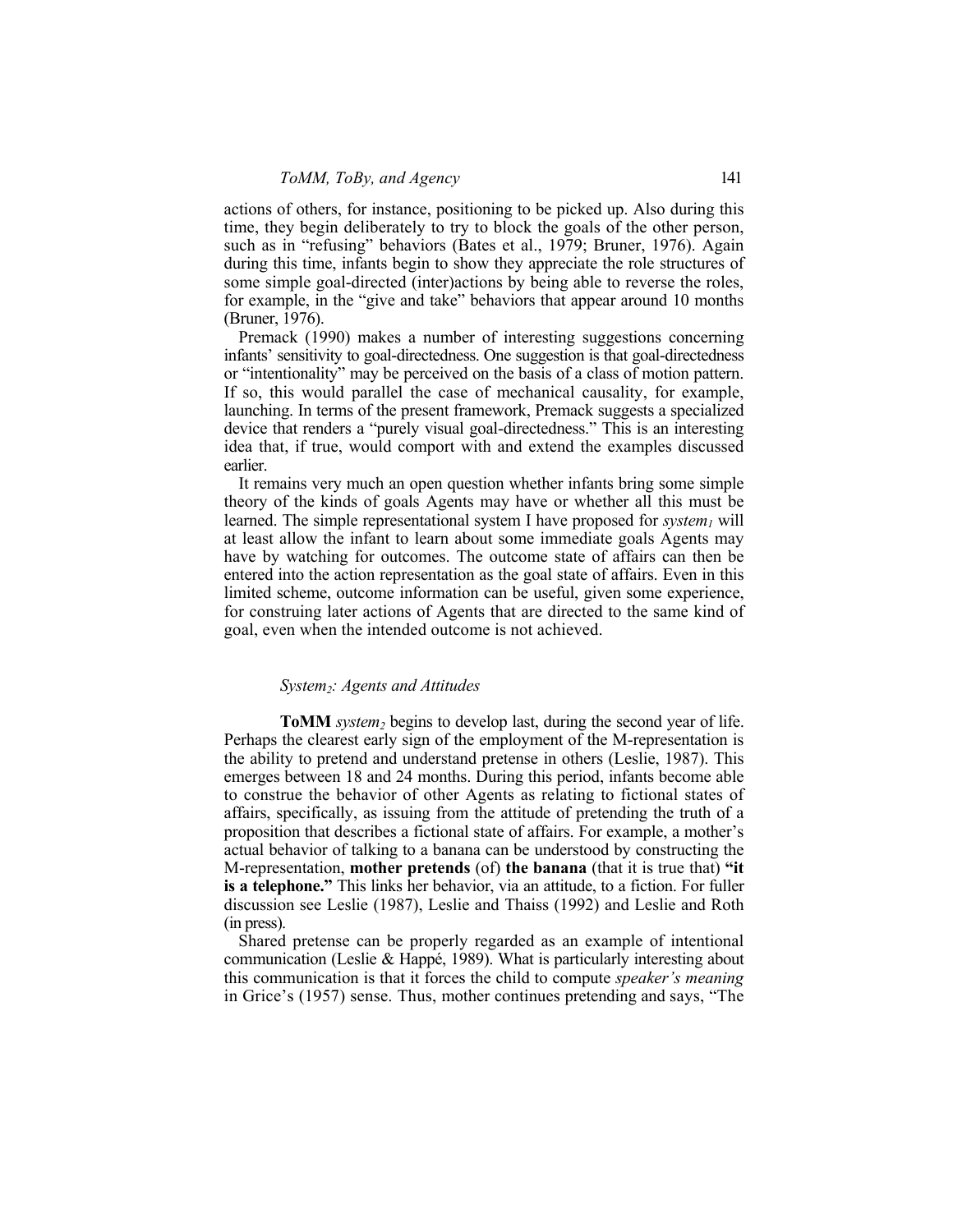telephone is ringing. It's for you." She hands the child the banana. To comprehend this otherwise bizarre behavior, the child must not construe mother's words simply in terms of their linguistic meaning. She must also compute what mother intends them to mean on this occasion. In this example, "telephone" is intended to refer to the banana whereas "is ringing" is intended as a predicate true not directly of the remarkably silent banana but only of the banana via its pretend identity as a telephone. If the child does not compute speaker's meaning in relation to speaker's mental state (i.e., speaker pretends that...), she will fail to comprehend mother's actions, linguistic and otherwise.

Before the emergence of pretense, however, from around 12 months onward, the infant already communicates informatively with other Agents and understands *some* of the informative communications other Agents direct at him or her. These new communications go beyond the "instrumental" request and other earlier instrumental communicative behaviors of the first year that are under the control of *system<sub>1</sub>* (and possibly, in certain cases, of *system<sub>0</sub>* [see Note 11]). For example, the infant begins to understand informative pointing gestures around 14 months (Blake, McConnell, Horton, & Benson, 1992; Butterworth, 1991). Informative *showing* also typically makes its appearance early in the second year along with verbal communication.

There are a number of quite tricky questions that this brisk summary skips over. For example, what is the relation between linguistic abilities and **ToMM**? My assumption is that structural linguistic knowledge and language processing mechanisms are essentially independent of **ToMM. ToMM's** development may impact, however, on communicative language use.

Another set of questions concerns the development of attention to Agents, joint attention with Agents and gestures, such as pointing and informative showing, directed to Agents. In one guise, **ToBy** and **ToMM's** sub-systems form a hierarchy of control mechanisms governing attention and responsiveness to Agents. The critical point in understanding the development of attention to Agents, joint attention, and social responsiveness over the first two years is how these hierarchical control mechanisms develop. A given response may have different significance depending upon its controlling mechanism. For example, though we begin to smile after the first few weeks of life and continue smiling (on and off) for the rest of our lives, *what* we are smiling *at* changes drastically with development. The 1-week-old smiles only when asleep, the awake 6-week-old smiles at high-contrast stimuli, months later the infant will direct smiles at familiar animated faces but not at other high-contrast stimuli, and still later when sharing pretense, and so on. The development of "the smile response" is really the development of its controlling mechanisms. Similar considerations no doubt hold for other social responses such as pointing, showing, vocalizing, joint attention, and so forth. One way to study these questions is to examine those tragic cases where brain growth proceeds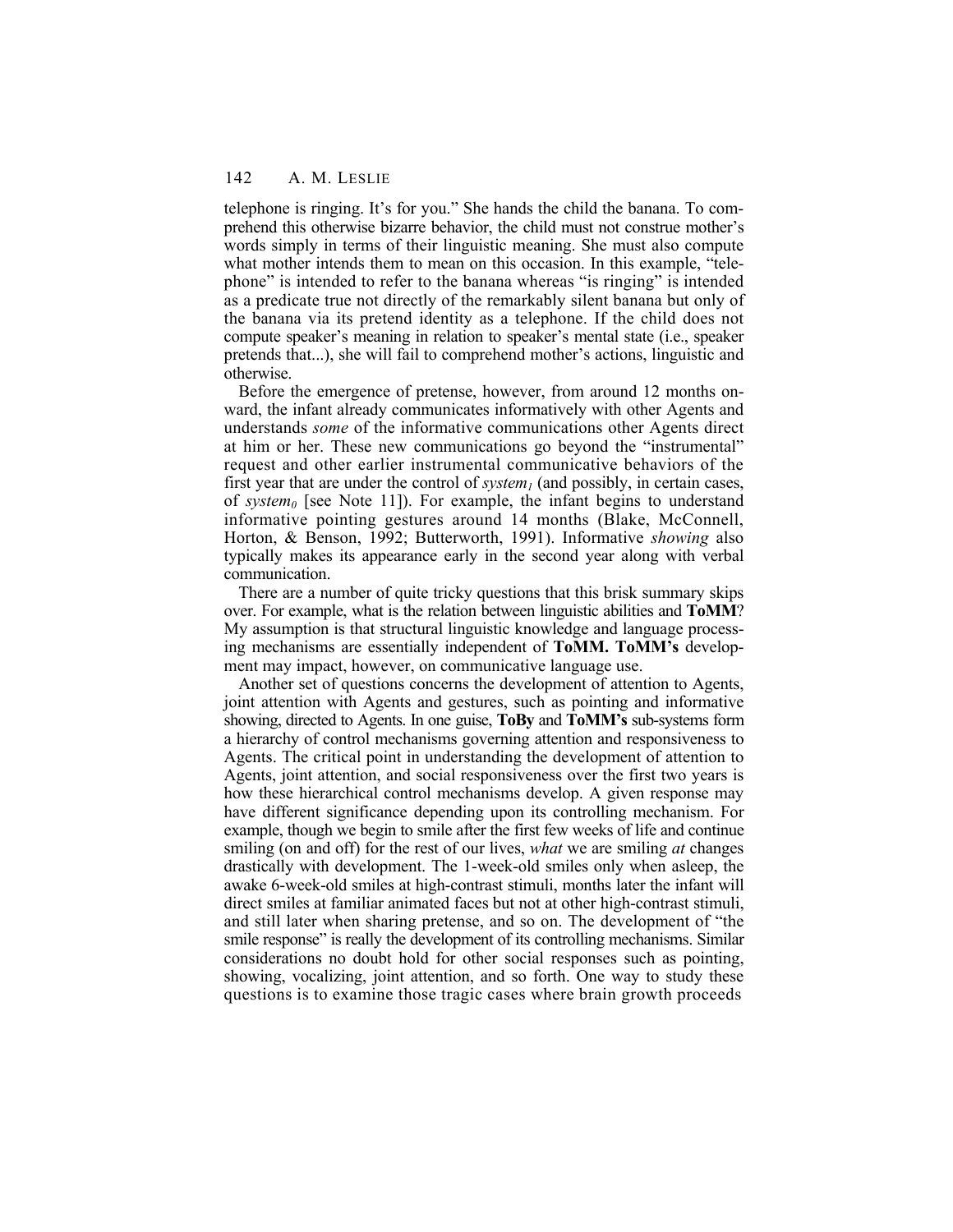abnormally as in childhood autism. Some of these issues are explored at greater length in Leslie and Roth (1993).

In general, the developments in relation to messages and communication discussed in this section are indicative of the 1-year-old's new approach to Agents as possessors, transmitters, and recipients of *information.* Viewing Agents as transmitters of information, and not just FORCE, heralds the beginnings of the capacity to solve the problems created by the fact that in the real world Agents' behavior is determined by cognitive properties. The solution to this problem hinges on understanding how *meaning* enters into the causation of behavior. The social intelligence that now dominates this planet is the result of the evolution of neural mechanisms that rapidly find this solution.

#### **Summary**

I have presented a three-level theory of our understanding of Agency. Each of these levels corresponds to an information processing subsystem specialized for making certain kinds of information explicit. Each subsystem attends to one of the three classes of properties that distinguish Agents from non-Agents. These classes are: The behavior of Agents reflects the mechanical property of having an internal source of energy; the behavior of Agents reflects the actional property of pursuing goals and perceiving the environment; and finally, the behavior of Agents is determined by cognitive properties. It seems likely, given the distinctive computational demands of tracking the world at each of these levels, that correspondingly distinct devices are required in cognitive architecture. Agency as a domain of knowledge, then, has a complex structure. Understanding conceptual development in this domain requires understanding how this structure reflects core architecture − those aspects of the organization of human information processing that form the basis for development rather than its outcome.

#### **Notes**

- 1. I hope the reader will simply sound out these acronyms like a name rather than internally spell out what they stand for every time they are read. This way they will come to sound like old friends.
- 2. One possibility is that ToBy's initial notion of object is parallel to the notion of an "object file" (Kahneman & Treisman, 1984), that is, a spatiotemporally continuous entity none of whose properties, such as size or shape, are considered critical, or even relevant, for determining its identity. The "file" itself is what allows the object to be referred to. The various properties that might be associated with the object are gathered together and "held" in the file but are regarded as accidental to the identity of the object. The idea is like "rigid designation" (Kripke, 1972): referring to *this* thing whatever it is. Such a parallel would have to be qualified so that **ToBy**'s object files applied only to three-dimensional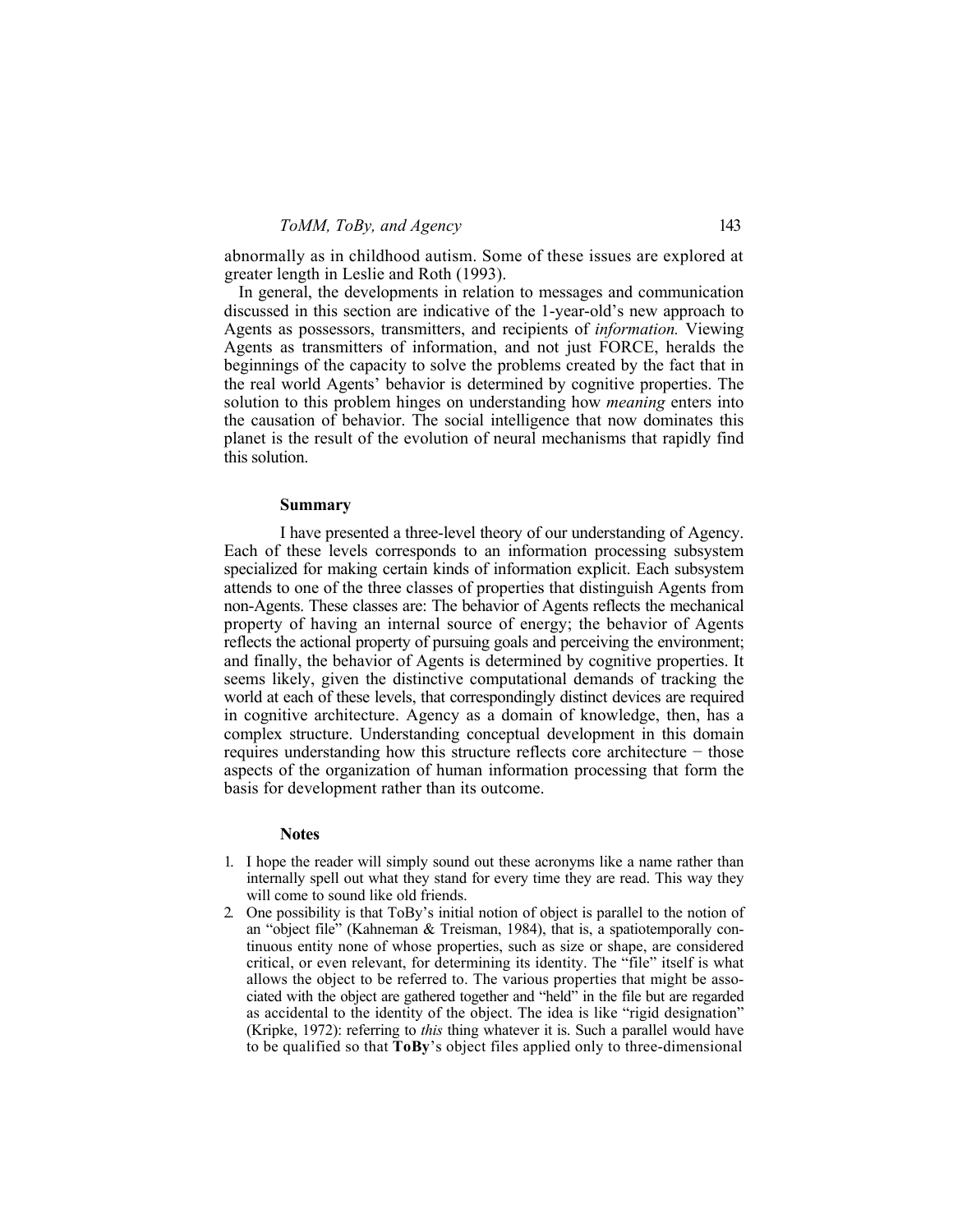objects. However, ToBy may employ some initial idea of object type and/or be ready to assign objects to kinds. In this case, ToBy might try to decide questions of identity with respect to kind. In the case of object files the question is, Is this the same individual thing (whatever it may be)? versus, in the case of object kinds, Is this the same one of a given kind? I leave this as an open empirical question about which we know very little from studying infants, though I will suggest below that there is at least one object kind infants know about early on (viz., hands).

- 3. Schlottmann and Shanks (1992) provide further evidence for a Michotte module in adults. They forced their subjects to attend to the predictive relationship between the movements of the objects in collision events. The contingency of the second movement on the first was varied and subjects' predictive judgments showed they were sensitive to the degree of contingency. However, contingency had no effect whatsoever on their "causal perception" of single launching events. The illusion of a mechanical cause was highly sensitive to *contiguity* whereas predictive judgments were much less so. Schlottmann and Shanks take the dissociation between contiguity and contingency as support for "a distinct mechanism of causal perception" (p. 340). In terms of ToBy, what determines judgments of mechanical cause in collision events is how well the conditions for the trans mission of FORCE have been met, not the statistics of the event set. Use of statistical relations in judgments of cause probably assumes importance to the extent that the analysis of mechanism becomes more difficult, less visible, and less complete.
- 4. So far as I can see, nothing of what I say hinges on the details of Marr's "threedimensional model" account of object recognition; other accounts in the same general class, such as Biederman's (1987) theory of "geons," are equally compatible.
- 5. I use the term *spatiotemporal* in preference to Mandler's use of the term *spatial*  since this better expresses the importance of motion in her account.
- 6. One might gain the impression from reading Mandler (1992) that image schemas abstract over shape and volume such that what is made explicit is a twodimensional spatial arrangement, so that containment is represented as an *x*  inside a circle. However, Mandler's intention is that the schema be a kind of three-dimensional model of the entity and container. In either case, whatever spatial properties of the INSIDE relation an image schema captures, it is only in the case of three-dimensional objects that INSIDE becomes mechanical containment. That is, when three-dimensional objects are involved, the spatial aspect of containment can take on mechanical significance and be consequential: The contained object cannot escape by passing through the walls of the container; thus when the container is moved it will transport the contained object to which ever location the container is moved; the object can however enter and escape through an aperture in the container, if certain metrical conditions are met, and so forth. These mechanical consequences follow from (1) the spatial relation, INSIDE, *together with* (2) certain assumptions drawn from the theory of object contact mechanics, such as solidity and transmission of FORCE (in this case, entrainment or transport). Infants around 6 months, perhaps earlier, already appreciate such mechanical containment (Leslie & DasGupta, 1991). But in the spatial image schema these mechanical properties are not made explicit, in Marr's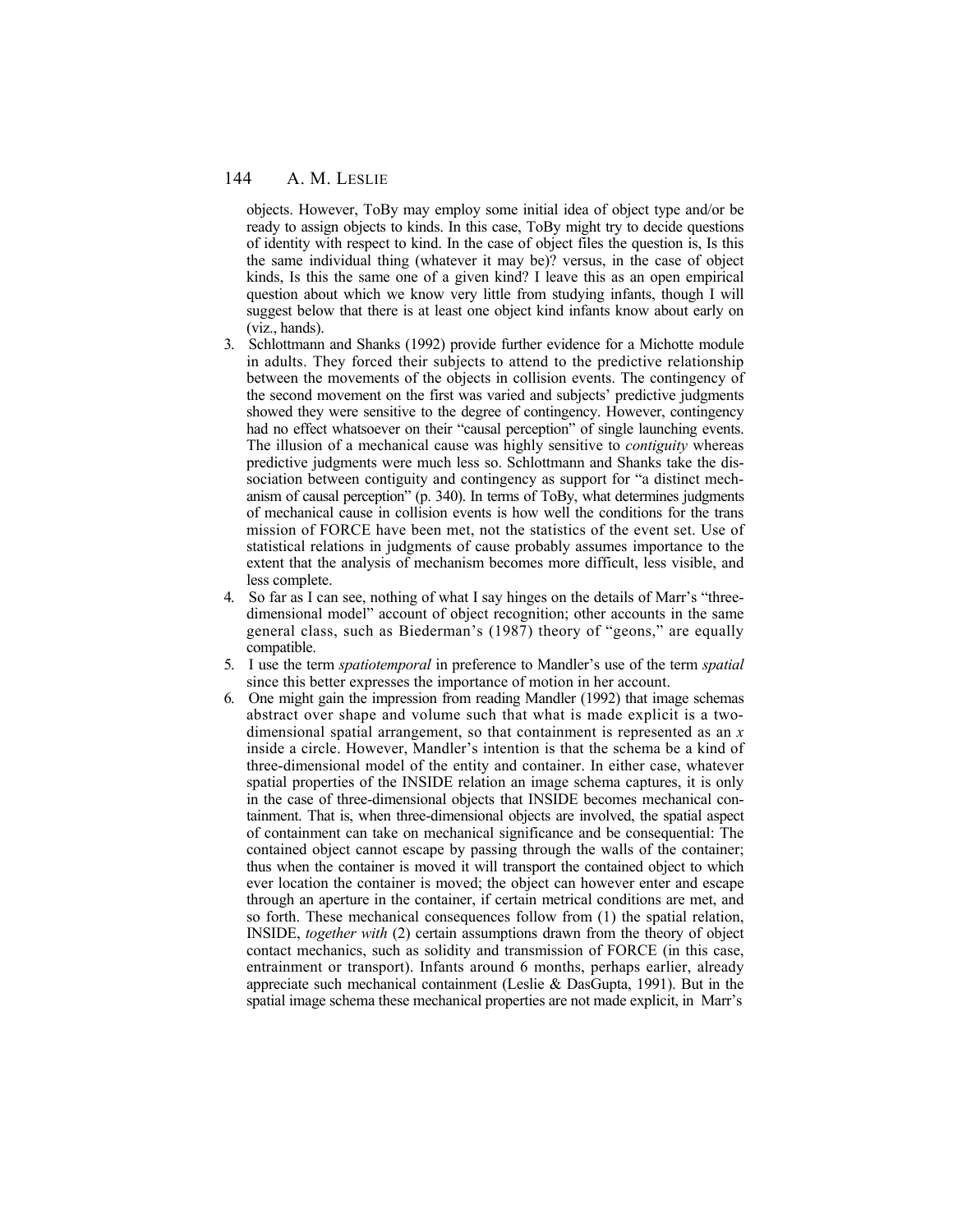sense. Even if the image schema does depict a three-dimensional relationship over time, it still fails to make the mechanical relationships explicit. To achieve this, mechanical properties, such as solidity and transmission of FORCE, would have to be added on to the image. The image schema is therefore unlikely to be the primary basis for conceptual development.

7. Machines do not pose much of a problem for **ToBy.** However, given that they could not have been taken into account during evolution, they might well have been a problem. For example, a robot will be considered an Agent under this scheme, though we would not consider it animate. My assumption, you will recall, is that **ToBy** knows nothing of animateness. Automobiles might appear to be Agents to the extent that they keep changing motion state (but the first time an infant saw a car simply rush past, she might assume that something external has propelled it, like a giant billiard ball). On the other hand, an indistinct blob rushing about, such as a housefly, will usually (and correctly) appear to be an Agent without necessarily appearing to be animate. Separating Agency from animateness (by evolving a modular organization) has had beneficial side-effects, allowing us to apply without obstacle our commonsense understanding of Agency (1) to inanimates and (2) without having to know whether or not something is animate.

Picking out an object as an Agent has a cascade of effects. As we shall see later in this chapter, to the extent we think something is an Agent, we are willing to try to attribute goals to its behavior, and to the extent we are able to attribute goals to the Agent, we are willing to attribute propositional attitudes to explain, predict, and interpret that behavior. For example, houseflies try to get out through windows because they don't *know* there's glass in the way.

- 8. Vaina (1983), working within a similar framework to that adopted here, outlines a theory of the "Functional" representation. This deals with the representation of the functional properties of objects such as their "throwability," "pickupableness," and so on. Although Vaina is careful in her consideration of the kinds of visual information made explicit prior to and forming the input to the computation of the Functional representation, in my view her theory overlooks or gives insufficient weight to two critical things. The first is the necessity to make explicit the mechanical properties of objects and scenarios. The second is to make explicit the actional properties of Agents (see the discussion in the following sections). The functional properties of objects are determined in part by their mechanical properties and beyond this by the kinds of uses Agents make of them in pursuing goals.
- 9. This makes a nice phrase but I intend to subsume perception under it too. Actually, only perception in a limited sense is subsumed. For example, the relation of "seeing x" is subsumed but not the relation of "seeing that p." The latter falls under Agent and Attitude.
- 10. Strictly speaking, not *all* the behavior of an Agent is determined by cognitive properties. Mechanical behavior, like being run down by a bus, is not so determined. The *actions* of Agents are determined by cognitive properties.
- 11. To avoid misunderstanding I should say that neither **ToMM** alone nor **ToMM**  and **ToBy** together exhaust social intelligence. For example, mechanisms of face recognition lie outside the systems discussed here but clearly form part of the capacity for social responsiveness. It seems highly likely that such low-level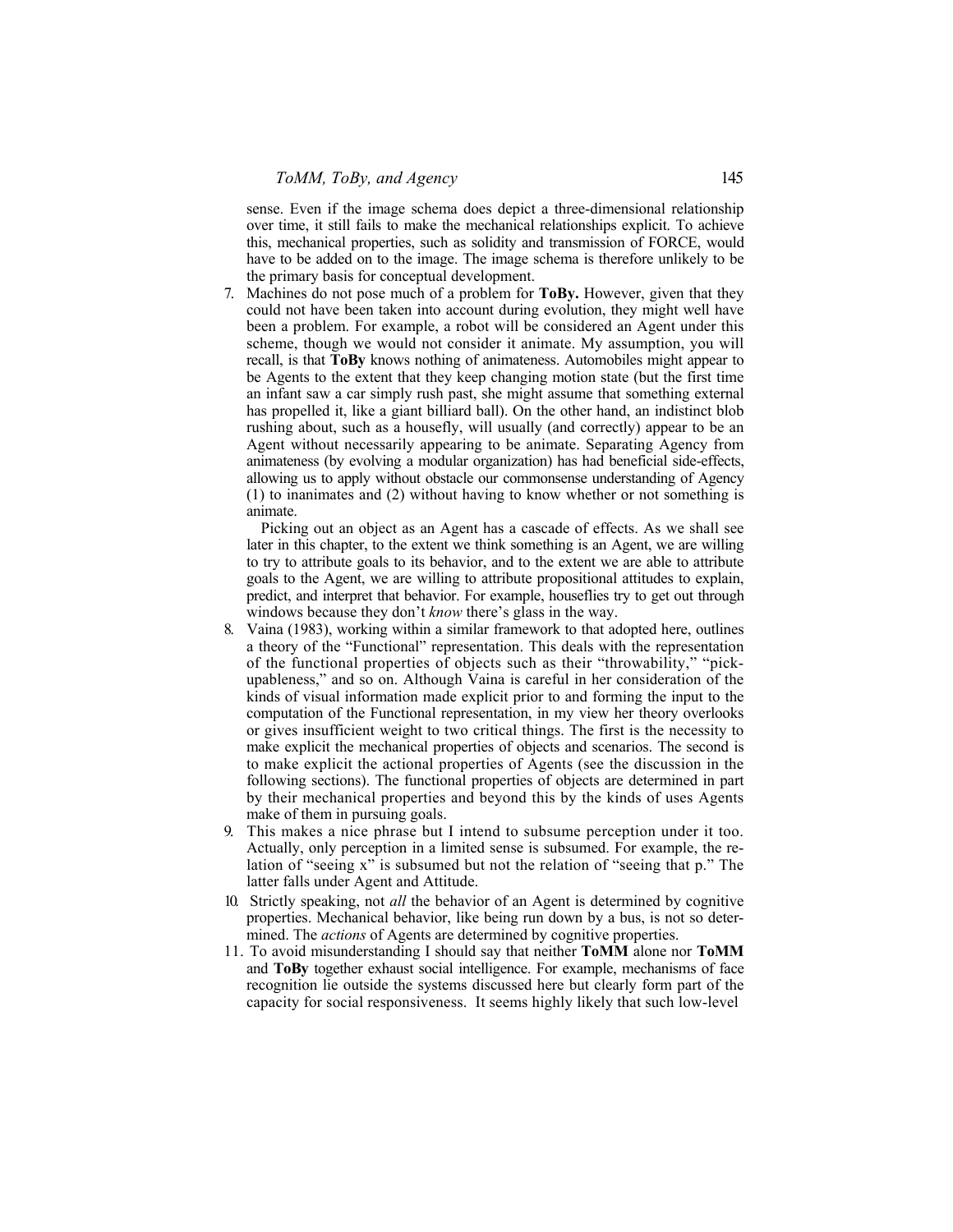mechanisms have inputs into **ToMM.** For this reason one might lump together such mechanisms under the heading of *system*<sub>0</sub>. There are many interesting possibilities in this regard but I shall not pursue them here.

12. Although the particular ages I mention are not critical for the theory, they seem to me as a matter of fact to be approximately right.

#### **References**

- Abravanel, E., & Gingold, H. (1985). Learning via observation during the second year of life. *Developmental Psychology, 218,* 614-623.
- Anderson, J. R. (1990). *The adaptive character of thought.* Hillsdale, NJ: Erlbaum.
- Baillargeon, R. (1986). Representing the existence and the location of hidden objects: Object permanence in 6- and 8-month-old infants. *Cognition, 23,* 21-41.
- Baillargeon, R. (1991a). Infant's understanding of the physical world. Paper presented to symposium, "Infants' reasoning about spatial relationships," SRCD Biennial Conference, Seattle, April 1991.
- Baillargeon, R. (1991b). The object concept revisited: New directions in the investigation of infants' physical knowledge. In H. W. Reese (Ed.), *Advances in Child Development and Behavior, Vol. 23.* New York: Academic Press.
- Baillargeon, R., Spelke, E. S., & Wasserman, S. (1985). Object permanence in fivemonth-old infants. *Cognition, 20,* 191-208.
- Bates, E., Benigni, L., Bretherton, I., Camaioni, L, & Volterra, V. (1979). *The emergence of symbols: Cognition and communication in infancy.* New York: Academic Press.
- Biederman, I. (1987). Recognition-by-components: A theory of human image understanding. *Psychological Review, 94,* 115-147.
- Blake, J., McConnell, S., Horton, G., & Benson, N. (1992). The gestural repertoire and its evolution over the second year. *Early Development and Parenting, 1,* 127-136.
- Bruner, J. S. (1976). From communication to language a psychological perspective. *Cognition, 3,* 255-287.
- Butterworth, G. (1991). The ontogeny and phylogeny of joint visual attention. In A. Whitten (Ed.), *Natural theories of mind: Evolution, development, and simulation of everyday mind reading.* Oxford: Basil Blackwell.
- Carey, S. (1985). *Conceptual change in childhood.* Cambridge, MA: MIT Press.
- Choi, S., & Bowerman, M. (1991). Learning to express motion events in English and Korean: The influence of language-specific lexicalization patterns. *Cognition, 41,* 83-121.
- Chomsky, N. A. (1975). *Reflections on language.* New York: Random House.
- Chomsky, N. A. (1986). *Knowledge of language: Its nature, origin, and use.* New York: Praeger.
- Dennett, D. C, & Haugeland, J. C. (1987). Intentionality. In R L. Gregory (Ed), *The Oxford companion to the mind* (pp. 383-386). Oxford: Oxford University Press.
- Diamond, A. (1988). Differences between adult and infant cognition: Is the crucial variable presence or absence of language? In L. Weiskrantz (Ed.), *Thought without language* (pp. 335-370). Oxford: Oxford Science Publications.
- Diamond, R., & Carey, S. (1986). Why faces are and are not special: An effect of expertise. *Journal of Experimental Psychology: General, 115,* 107-117.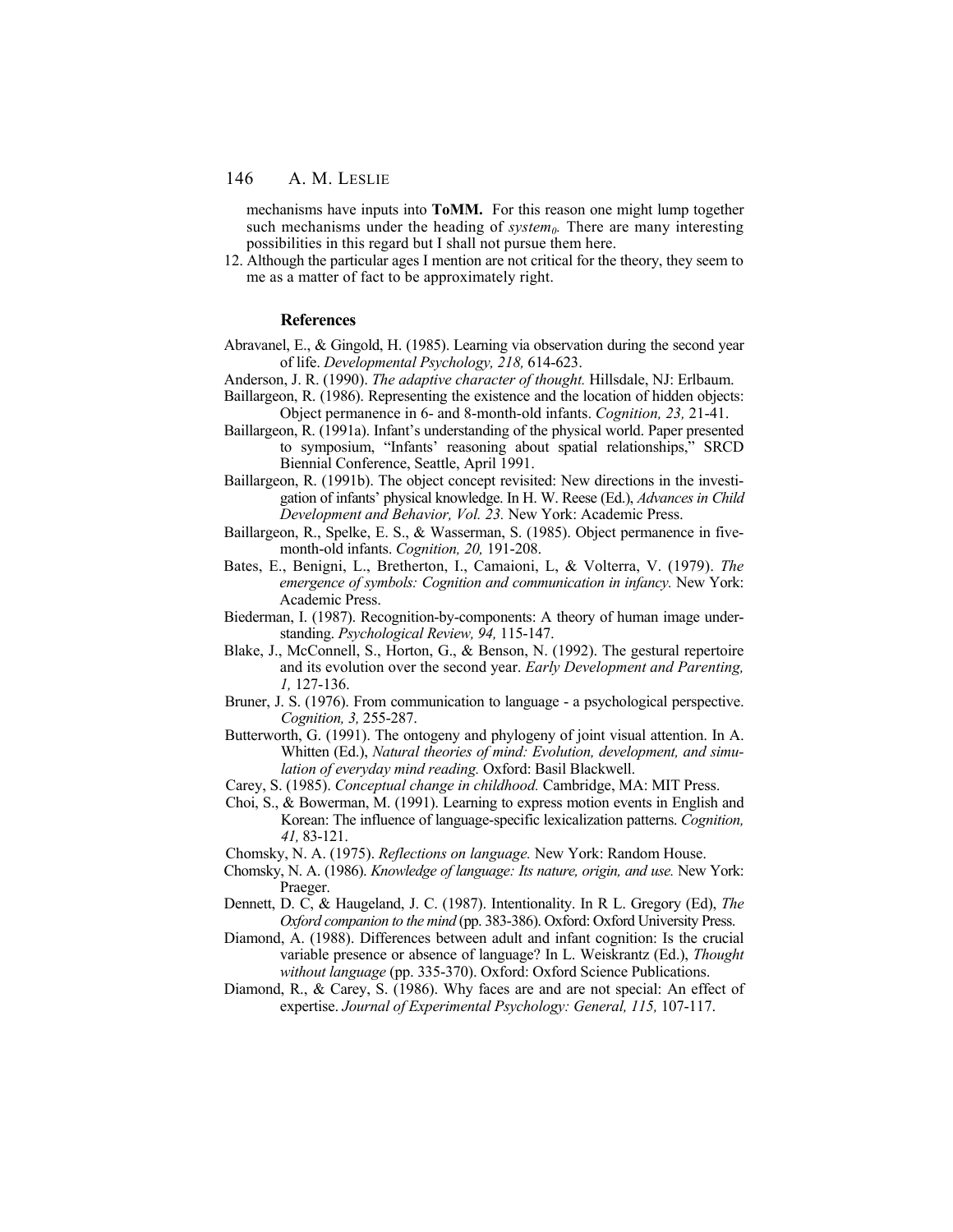- Ellis, H. D., & Young, A. W. (1989). Are faces special? In A. W. Young and H. D. Ellis (Eds.), *Handbook of research on face processing* (pp. 1-26). Amsterdam: Elsevier Science Publishers.
- Fodor, J. A. (1983). *Modularity of mind.* Cambridge, MA: MIT Press.
- Gelman, R. (1990). First principles organize attention to and learning about relevant data: Number and the animate-inanimate distinction. *Cognitive Science, 14,* 79-106.
- Grice, H. P. (1957). Meaning. *Philosophical Review, 66,* 377-388.
- Hume, D. (1740). *A treatise of human nature.* London: Clarendon Press.
- Johnson, M. H., & Morton, J. (1991). *Biology and cognitive development.* Oxford: Blackwell.
- Kahneman, D., & Treisman, A. (1984). Changing views of attention and automaticity. In R. Parasuraman and D. R. Davies (Eds.), *Varieties of attention* (pp. 29- 61). New York: Academic Press.
- Kripke, S. A. (1972). Naming and necessity. In D. Davidson and G. Harman (Eds.), *Semantics of natural language* (253-355). Dordrecht: Reidel.
- Leslie, A.M. (1982). The perception of causality in infants. *Perception, 11,* 173-186.
- Leslie, A. M. (1984a). Infant perception of a manual pick-up event. *British Journal of Developmental Psychology, 2,* 19-32.
- Leslie, A. M. (1984b). Spatiotemporal continuity and the perception of causality in infants. *Perception, 13,* 287-305.
- Leslie, A. M. (1987). Pretense and representation: The origins of "theory of mind." *Psychological Review, 94,* 412-426.
- Leslie, A. M. (1988). The necessity of illusion: Perception and thought in infancy. In L. Weiskrantz (Ed.), *Thought without language* (pp. 185-210). Oxford: Oxford Science Publications.
- Leslie, A. M. (unpublished). Further observations on the Pulfrich double pendulum illusion. MRC Cognitive Development Unit, University of London.
- Leslie, A. M., & DasGupta, P. (1991). Infants' understanding of a hidden mechanism: Invisible displacement. Paper presented at symposium on "Infants' reasoning about spatial relationships," SRCD Biennial Conference, Seattle, April 1991.
- Leslie, A. M., & Happé, F. (1989). Autism and ostensive communication: The relevance of metarepresentation. *Development and Psychopathology, 1,* 205- 212.
- Leslie, A. M., & Keeble, S. (1987). Do six-month-old infants perceive causality? *Cognition, 25,* 265-288.
- Leslie, A. M., & Roth, D. (1993). What autism teaches us about metarepresentation. In S. Baron-Cohen, H. Tager-Flusberg, and D. Cohen (Eds.), *Understanding other minds: Perspectives from autism* (pp. 83-111). New York: Oxford University Press.
- Leslie, A. M., & Thaiss, L. (1992). Domain specificity in conceptual development: Neuropsychological evidence from autism. *Cognition, 43,* 225-251.
- Livingstone, M. S., & Hubel, D. H. (1988). Segregation of form, color, movement, and depth: Anatomy, physiology, and perception. *Science, 240,* 740-749.
- Mandler, J. M. (1992). How to build a baby, II: Conceptual primitives. *Psychological Review, 99,* 587-604.
- Marr, D. (1982). *Vision.* San Francisco: W. H. Freeman & Co.
- Marr, D., & Nishihara, H. K. (1978). Representation and recognition of the spatial